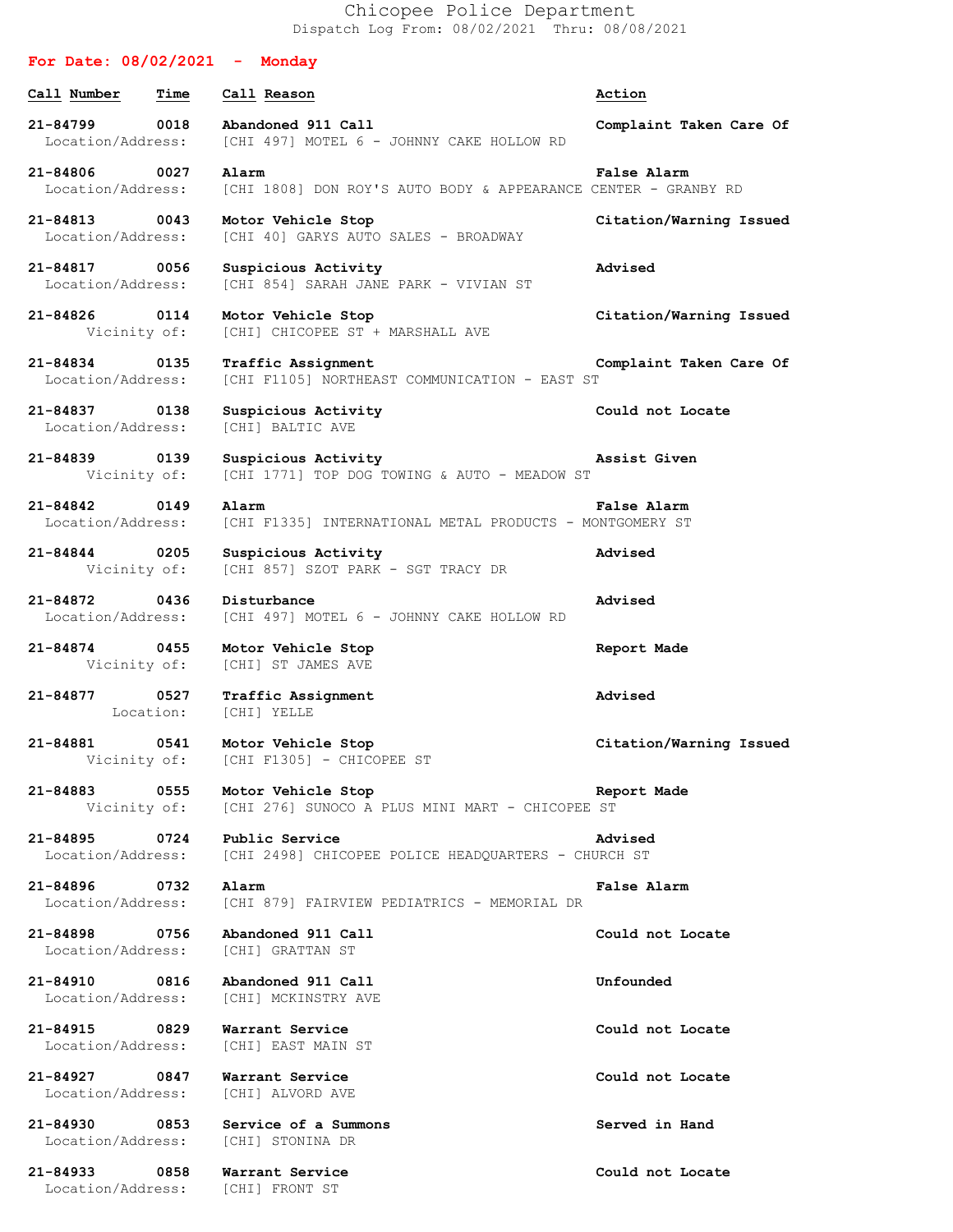**21-84936 0901 Warrant Service Could not Locate** Location/Address: [CHI F162] - CENTER ST **21-84942 0918 Suspicious Activity Advised** Location/Address: [CHI] BELL ST **21-84952 0955 Abandoned 911 Call Could not Locate** Location/Address: [CHI F1354] CENTER FOR HUMAN DEVELOPMENT - LUCRETIA AVE **21-84965 1038 Public Service Unfounded** Location/Address: [CHI] AMES AVE **21-84973 1050 Crash Property Damage Report Made** Location/Address: [CHI] LAFAYETTE ST **21-84976 1112 Motor Vehicle Stop Criminal Complaint Request** Location/Address: [CHI] 391 - CENTER ST **21-84977 1114 Motor Vehicle Stop Advised** Vicinity of: [CHI] IRENE ST **21-84986 1131 Larceny Complaint Past Report Made** Location/Address: [CHI] ABBEY MEMORIAL DR **21-84987 1133 MV COMPLAINT/TRAFFIC/PARKING No Action Required** Vicinity of: [CHI 1709] KLM AUTO REPAIR - FRONT ST **21-85001 1230 Disturbance Complaint Taken Care Of** Location/Address: [CHI 292] AMERICAN LEGION POST 452 - EXCHANGE ST **21-85003 1246 Motor Vehicle Stop Citation/Warning Issued** Location/Address: [CHI] EAST MAIN ST + BROADWAY **21-85014 1330 MV COMPLAINT/TRAFFIC/PARKING Unfounded** Location/Address: [CHI F181] US POST OFFICE - CENTER ST **21-85019 1341 Breaking & Entering in progress Complaint Taken Care Of** Location/Address: [CHI] ASINOF AVE **21-85022 1346 Crash Property Damage Report Made** Location/Address: [CHI] RIVERS AVE **21-85032 1419 Crash Property Damage Assist Given** Vicinity of: [CHI] EXCHANGE ST + CABOT ST **21-85033 1420 Abandoned/Found Property Complaint Taken Care Of** [CHI F1278] HARMONY HOMES - MEMORIAL DR **21-85036 1431 Public Service No Action Required** Location/Address: [CHI] MEADOW ST + GRATTAN ST **21-85060 1530 Disturbance Could not Locate** Vicinity of: [CHI] BY STOP SIGN - MARY ST **21-85064 1544 Suspicious Activity Unfounded** Vicinity of: [CHI 1196] SHELL - WEST ST **21-85070 1557 Unwanted Party/Undesirable Complaint Taken Care Of** Location/Address: [CHI 1839] MCDONALDS - MEMORIAL DR **21-85085 1631 Motor Vehicle Stop Citation/Warning Issued** Vicinity of: [CHI] GRATTAN ST + HAWTHORN ST **21-85089 1632 Abandoned 911 Call Assist Given** Vicinity of: [CHI] SIMARD DR **21-85098 1649 Animal Complaint Could not Locate** Location/Address: [CHI] SUMMIT AVE **21-85106 1709 Harassment/Threats Advised** Location/Address: [CHI] EMERALD ST **21-85105 1710 Motor Vehicle Stop Citation/Warning Issued** Location/Address: [CHI] MEADOW ST + EMPIRE ST **21-85113 1728 Public Service Advised** Location/Address: [CHI] SPRINGFIELD ST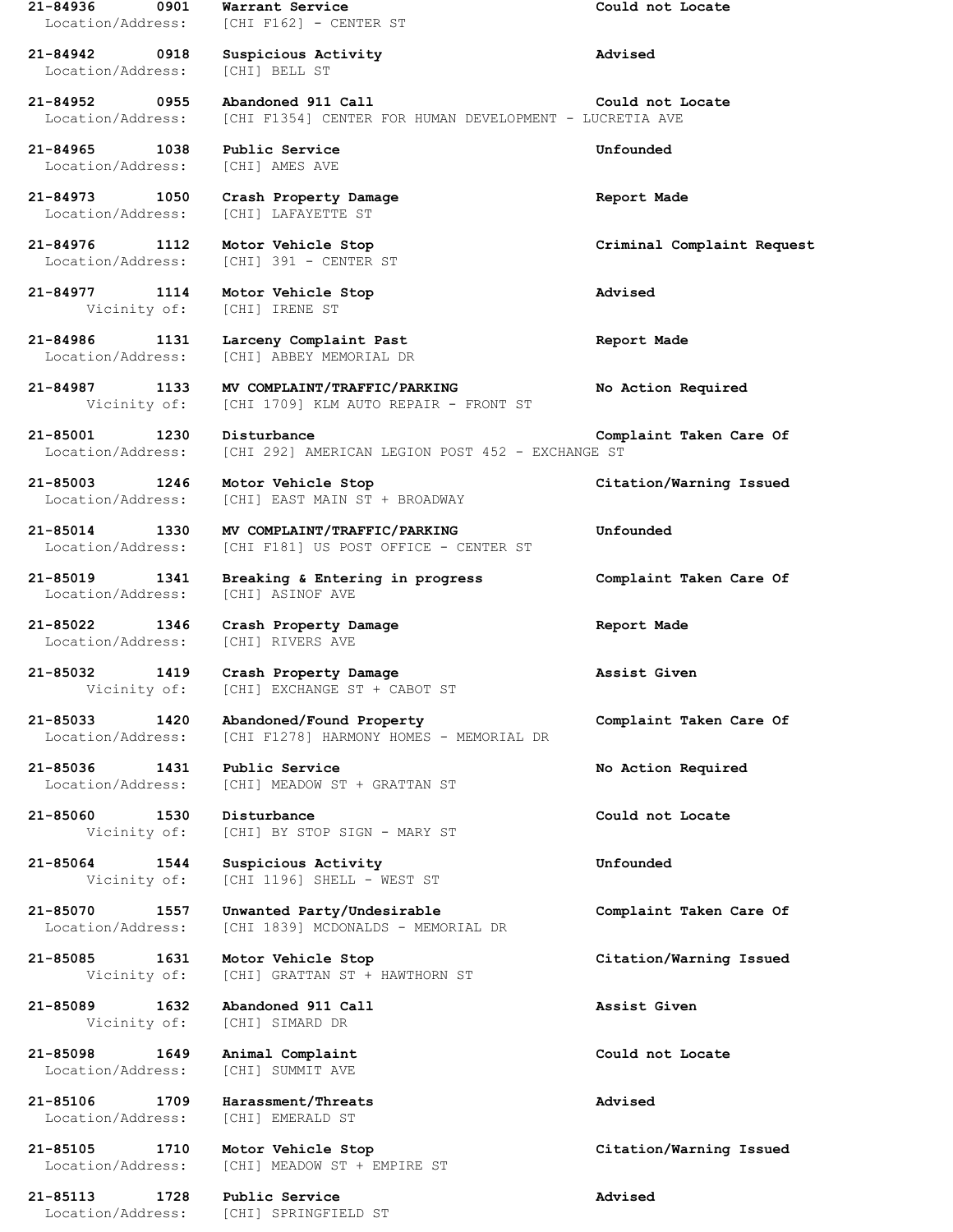| 21-85127 1817                             |      | Motor Vehicle Stop<br>Vicinity of: [CHI 2104] DEADY BRIDGE - BRIDGE ST         | Citation/Warning Issued    |
|-------------------------------------------|------|--------------------------------------------------------------------------------|----------------------------|
| 21-85137 1846<br>Location/Address:        |      | Suspicious Activity<br>[CHI] DEJORDY LN                                        | Complaint Taken Care Of    |
| 21-85143 1903<br>Location/Address:        |      | Motor Vehicle Stop<br>[CHI] MEMORIAL DR + GRANBY RD                            | Citation/Warning Issued    |
| 21-85146 1911<br>Vicinity of:             |      | MV COMPLAINT/TRAFFIC/PARKING<br>[CHI] HILTON ST + EAST ST                      | Advised                    |
| 21-85149 1924<br>Location/Address:        |      | Assault & Battery Complaint<br>[CHI 854] SARAH JANE PARK - VIVIAN ST           | Arrest Made                |
| 21-85150 1928<br>Location/Address:        |      | Motor Vehicle Stop<br>[CHI] ST JAMES AVE + MARLBOROUGH ST                      | Citation/Warning Issued    |
| 21-85156 2002<br>Location/Address:        |      | Disturbance<br>[CHI F558] BOYS & GIRLS CLUB OF CHICOPEE - MEADOW ST            | Could not Locate           |
| 21-85167 2044                             |      | Abandoned 911 Call<br>Vicinity of: [CHI] SCHOOL ST                             | No Action Required         |
| 21-85169 2052<br>Vicinity of:             |      | Motor Vehicle Stop<br>[CHI 1287] CHANNEL 22 NEWS CENTER - BROADCAST CTR        | Advised                    |
| 21-85174 2110<br>Location/Address:        |      | Suspicious Activity<br>[CHI 1893] WILLIAMS PARK - BURNETT RD                   | Complaint Taken Care Of    |
| 21-85180 2134<br>Vicinity of:             |      | Suspicious Activity<br>[CHI 840] STREIBER SCHOOL, HUGH SCOTT K-5 - STREIBER DR | Could not Locate           |
| 21-85182 2157<br>Location/Address:        |      | Suspicious Activity<br>[CHI 1191] WALMART - MEMORIAL DR                        | Advised                    |
| 21-85189 2210<br>Location/Address:        |      | Public Service<br>[CHI F25] FAIRHAVEN APARTMENTS - BRITTON ST                  | Advised                    |
| 21-85195 2221<br>Location/Address:        |      | Suspicious Activity<br>[CHI] MCKINSTRY AVE                                     | Unfounded                  |
| 21-85197<br>2225<br>Location/Address:     |      | Crash Property Damage<br>[CHI 73] PRIDE CONVENIENCE - BURNETT RD               | Report Made                |
| 21-85203<br>Location/Address:             | 2251 | Suspicious Activity<br>[CHI] FAIRVIEW AVE                                      | Advised                    |
| For Date: $08/03/2021$ - Tuesday          |      |                                                                                |                            |
| 21-85213<br>Location/Address:             | 0011 | Motor Vehicle Stop<br>[CHI] MONTGOMERY ST                                      | Citation/Warning Issued    |
| 21-85231<br>0032<br>Location/Address:     |      | Motor Vehicle Stop<br>[CHI 728] MCDONALDS - MEMORIAL DR                        | Citation/Warning Issued    |
| 21-85234<br>0036<br>Location/Address:     |      | Abandoned 911 Call<br>[CHI] EAST MAIN ST                                       | Advised                    |
| $21 - 85239$<br>0043<br>Location/Address: |      | Motor Vehicle Stop<br>[CHI] CHICOPEE ST                                        | Criminal Complaint Request |
| $21 - 85259$<br>Location/Address:         | 0140 | Alarm<br>[CHI] WEST ST                                                         | False Alarm                |
| $21 - 85267$<br>0213<br>Location/Address: |      | Motor Vehicle Stop<br>[CHI 287] TEDDY BEAR POOLS & SPAS - EAST ST              | Citation/Warning Issued    |
| $21 - 85278$<br>Location/Address:         | 0253 | Alarm<br>[CHI 56] WALGREENS - JAMES ST                                         | False Alarm                |
| 21-85292<br>Location/Address:             | 0353 | Harassment/Threats<br>[CHI] APPLEWOOD DR                                       | Advised                    |
| 21-85303                                  | 0555 | Public Service                                                                 | Complaint Taken Care Of    |

Location/Address: [CHI 612] KENDALL HOUSE - SPRINGFIELD ST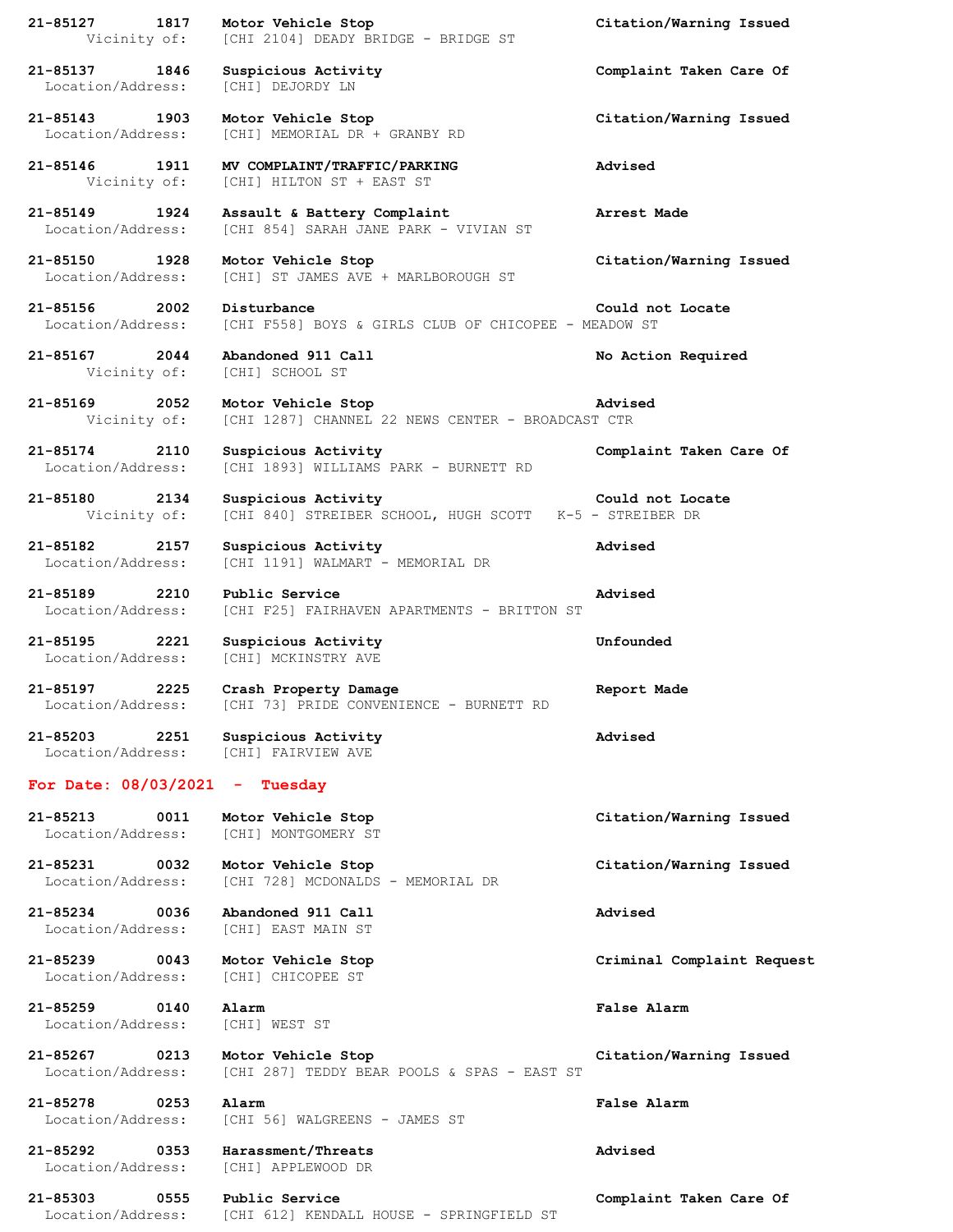**21-85313 0652 Service of a Summons Not Served** Location/Address: [CHI] LUCRETIA AVE **21-85314 0704 Service of a Summons Not Served** Location/Address: [CHI] CRESCENT DR **21-85318 0717 Abandoned 911 Call False Alarm** Location/Address: [CHI 188] PRIDE SERVICE STATION - CHICOPEE ST **21-85319 0726 Service of a Summons Unfounded** Location/Address: [CHI] GRATTAN ST **21-85333 0812 MV COMPLAINT/TRAFFIC/PARKING Advised** Location/Address: [CHI] YALE ST **21-85345 0834 Transport Service No Action Required** Location/Address: [CHI F825] MASS TRIAL COURT [CHICOPEE] - CHURCH ST **21-85349 0838 Alarm False Alarm** Location/Address: [CHI 60] ST ROSE PARISH CENTER - CHAPEL ST **21-85353 0900 Warrant Service Could not Locate** Location/Address: [CHI] OGDEN ST **21-85363 0936 Warrant Service Could not Locate** Location/Address: [CHI] LESTER ST **21-85371 0956 MV COMPLAINT/TRAFFIC/PARKING Unfounded** Location/Address: [CHI 1233] WINDSOR COURT APARTMENTS - MEMORIAL DR **21-85374 1004 Warrant Service Could not Locate** Location/Address: [CHI] WOODLAWN ST **21-85377 1004 Suspicious Activity Complaint Taken Care Of** Vicinity of: [CHI] ROBBINS RD **21-85376 1006 Crash Property Damage Report Made** Location/Address: [CHI] MEADOW ST + MCKINSTRY AVE **21-85380 1015 MV COMPLAINT/TRAFFIC/PARKING No Action Required** Location/Address: [CHI 7] ST STANISLAUS PARISH OFFICE - CYMAN DR **21-85383 1028 Traffic Assignment Citation/Warning Issued** Location/Address: [CHI] MCKINSTRY AVE **21-85385 1032 Motor Vehicle Stop Citation/Warning Issued** Location/Address: [CHI] MCKINSTRY AVE **21-85386 1032 Motor Vehicle Stop Citation/Warning Issued** Location/Address: [CHI] JAMES ST + MONTCALM ST **21-85387 1036 Service of a Summons Served in Hand** Location/Address: [CHI] LEARY AVE **21-85389 1039 Transport Service Transport Complete** Location/Address: [CHI 2498] CHICOPEE POLICE HEADQUARTERS - CHURCH ST **21-85390 1042 Motor Vehicle Stop Citation/Warning Issued** Location/Address: [CHI 2106] VETERANS BRIDGE - FULLER RD **21-85394 1048 Service of a Summons Not Served** Location/Address: [CHI] GRANBY RD **21-85401 1050 Drug/Narcotic Activity Advised** Location/Address: [CHI 39] MAC ARTHUR TERRACE APARTMENTS - BROADWAY **21-85396 1051 Motor Vehicle Stop Citation/Warning Issued** Location/Address: [CHI] MCKINSTRY AVE **21-85402 1058 Service of a Summons Not Served** Location/Address: [CHI] MERCEDES ST **21-85404 1102 Motor Vehicle Stop Citation/Warning Issued** Location/Address: [CHI] MCKINSTRY AVE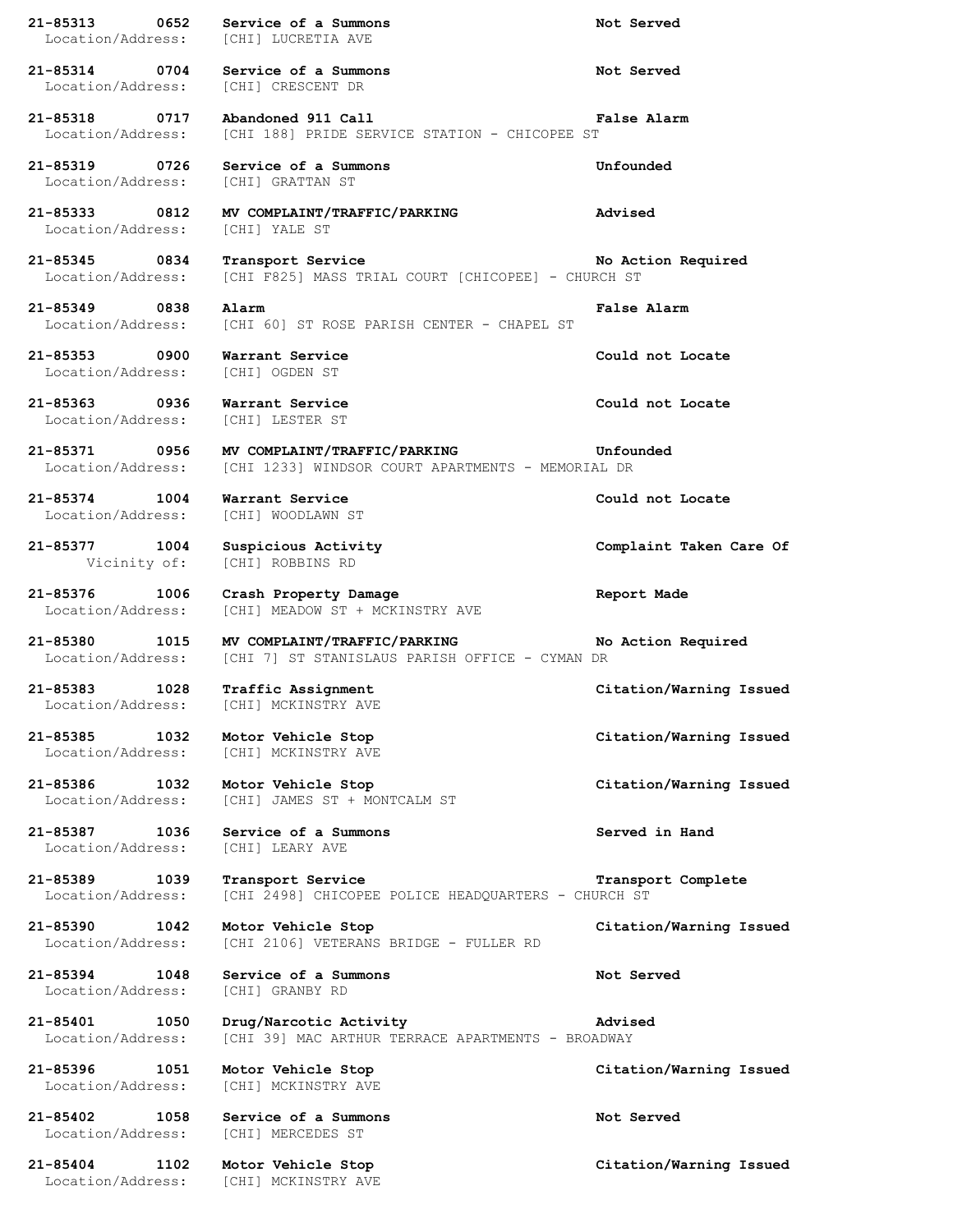**21-85405 1105 Service of a Summons Not Served** Location/Address: [CHI] COLONIAL CIR **21-85406 1115 Motor Vehicle Stop Citation/Warning Issued** Location/Address: [CHI] MCKINSTRY AVE **21-85410 1126 Transport Service Transport Complete** Location/Address: [CHI F825] MASS TRIAL COURT [CHICOPEE] - CHURCH ST **21-85411 1129 Motor Vehicle Stop Criminal Complaint Request** Location/Address: [CHI] MCKINSTRY AVE **21-85425 1200 Larceny Complaint Past Report Made** Location/Address: [CHI 1878] O'REILLY AUTO PARTS - MEMORIAL DR **21-85426 1207 Neighbor/Landlord Dispute Report Made** Location/Address: [CHI] CHARBONNEAU TER **21-85432 1211 Fraud/Identity Theft Advised** Location/Address: [CHI] SUMMIT AVE **21-85438 1228 Shoplifter Advised** Location/Address: [CHI 919] BIG Y WORLD CLASS MARKETS - MEMORIAL DR **21-85457 1314 Harassment/Threats Advised** Location/Address: [CHI] NEWELL ST **21-85462 1329 ASSIST OTHER AGENCY Transport Complete** Location/Address: [CHI F1225] ATLAS PUB - CAREW ST **21-85465 1338 Motor Vehicle Stop Citation/Warning Issued** Location/Address: [CHI] MEMORIAL DR **21-85470 1354 Motor Vehicle Stop Citation/Warning Issued** Location/Address: [CHI] MEMORIAL DR **21-85472 1409 Motor Vehicle Stop Advised** Location/Address: [CHI] CHAMPION DR **21-85474 1415 MV COMPLAINT/TRAFFIC/PARKING Complaint Taken Care Of** [CHI] EAST STREET AVE **21-85476 1438 Disabled Motor Vehicle Complaint Taken Care Of** Location/Address: [CHI] 391 RAMP - CHICOPEE ST **21-85484 1456 Suspicious Activity Advised** Location/Address: [CHI] ELLERTON ST **21-85497 1539 Animal Complaint Complaint Taken Care Of** Location/Address: [CHI] CHAPMAN ST **21-85531 1726 MV COMPLAINT/TRAFFIC/PARKING No Action Required** Vicinity of: [CHI F135] THE MUNICH HAUS - CENTER ST **21-85537 1747 Abandoned 911 Call No Action Required** Location/Address: [CHI] FIFTH AVE **21-85547 1820 Motor Vehicle Stop Citation/Warning Issued** Location/Address: [CHI] SOUTH ST **21-85548 1820 ASSIST OTHER AGENCY Could not Locate** Location/Address: [CHI] MEMORIAL DR **21-85550 1827 Alarm False Alarm** Location/Address: [CHI 291] MOSHER CO - EXCHANGE ST **21-85565 1932 Suspicious Activity Could not Locate** Vicinity of: [CHI] SLATE RD **21-85570 1938 Public Service Advised** Location/Address: [CHI] FAIRVIEW AVE **21-85575 2015 Suspicious Activity Could not Locate** Location/Address: [CHI] LAFLEUR DR **21-85577 2024 Public Service Report Made** Vicinity of: [CHI 1722] ALDI - MEMORIAL DR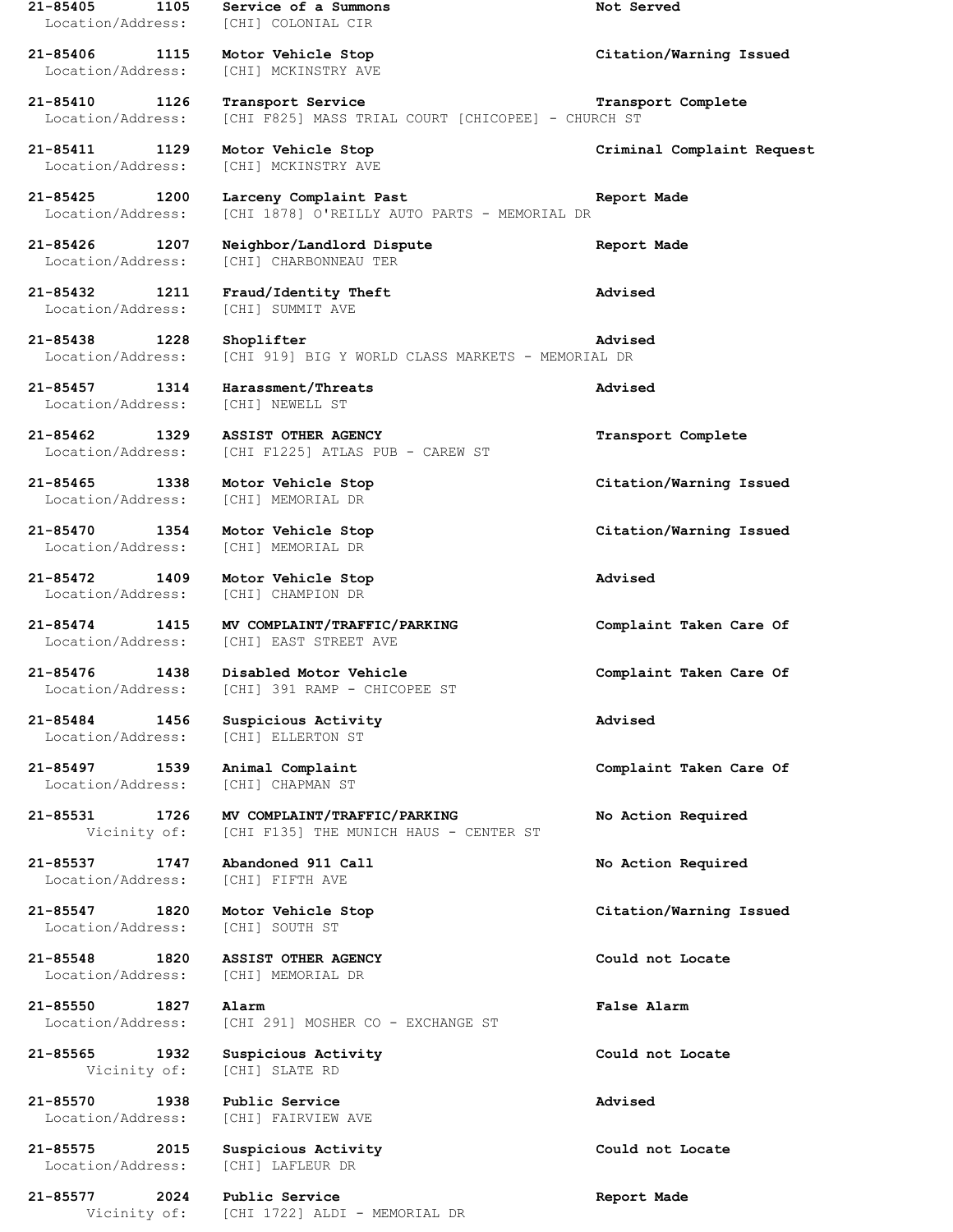| 21-85586<br>2053<br>Vicinity of:                    | Crash Property Damage<br>[CHI] SHERIDAN STREET PARK - TAYLOR ST                                              | Report Made                |
|-----------------------------------------------------|--------------------------------------------------------------------------------------------------------------|----------------------------|
| 21-85603<br>2144<br>Location/Address:               | Abandoned 911 Call<br>[CHI 1233] WINDSOR COURT APARTMENTS - MEMORIAL DR                                      | Unfounded                  |
| 21-85612<br>2213<br>Location/Address:               | Suspicious Activity<br>[CHI] TAYLOR ST                                                                       | Could not Locate           |
| 21-85616<br>2223<br>Vicinity of:                    | Suspicious Activity<br>[CHI 529] ARNOLDS MEAT - GRATTAN ST                                                   | Could not Locate           |
| 21-85621<br>2310<br>Vicinity of:                    | Crash Property Damage<br>[CHI XP1977] - GRATTAN ST                                                           | Report Made                |
| For Date: $08/04/2021 -$                            | Wednesday                                                                                                    |                            |
| 21-85657<br>0138<br>Location/Address:               | Alarm<br>[CHI F368] CITY HALL ANNEX - FRONT ST                                                               | False Alarm                |
| 21-85683<br>0313<br>Location/Address:               | Motor Vehicle Stop<br>[CHI F1503] PRECISION AUDIO - MEADOW ST                                                | Citation/Warning Issued    |
| $21 - 85685$<br>0317<br>Location/Address:           | Alarm<br>[CHI 1245] CHICOPEE STATE POOL - MEADOW ST                                                          | Appears Secure After Check |
| 21-85699<br>0426<br>Vicinity of:                    | Animal Complaint<br>[CHI] SKEELE ST                                                                          | Complaint Taken Care Of    |
| 0634<br>21-85720<br>Location/Address:               | Harassment/Threats<br>[CHI 2498] CHICOPEE POLICE HEADQUARTERS - CHURCH ST                                    | Report Made                |
| 21-85745<br>0806<br>Location/Address:               | Neighbor/Landlord Dispute<br>[CHI] MCCARTHY AVE                                                              | Advised                    |
| $21 - 85746$<br>0812<br>Location/Address:           | Disturbance<br>[CHI] BRITTON ST                                                                              | Advised                    |
| $21 - 85749$<br>0834<br>Location/Address:           | Transport Service<br>[CHI F825] MASS TRIAL COURT [CHICOPEE] - CHURCH ST                                      | Transport Complete         |
| 21-85753<br>0837<br>Location/Address:               | Neighbor/Landlord Dispute<br>[CHI] LUDLOW RD                                                                 | Advised                    |
| 21-85755<br>0841<br>Location/Address:               | Transport Service<br>[CHI F825] MASS TRIAL COURT [CHICOPEE] - CHURCH ST                                      | Transport Complete         |
| 21-85760 0852<br>Location/Address:                  | Traffic Assignment<br>[CHI] EAST ST                                                                          | Citation/Warning Issued    |
| 21-85765 0903<br>Location/Address:                  | Motor Vehicle Stop<br><b>[CHI] EAST ST</b>                                                                   | Criminal Complaint Request |
| 21-85778 0930<br>Location/Address:                  | Missing Person<br>[CHI 8] CHICOPEE POLICE SUBSTATION WILLIMANSETT - CHICOPEE ST                              | Advised                    |
| 21-85785 0954<br>Location/Address:                  | Public Service<br>[CHI 2565] CHICOPEE POLICE SUBSTATION - C3 - CENTER ST                                     | No Action Required         |
| 21-85786 1001<br>Vicinity of:                       | Crash Property Damage<br>[CHI] IRENE ST                                                                      | Report Made                |
| 21-85791 1020<br>Vicinity of:                       | MV COMPLAINT/TRAFFIC/PARKING<br>[CHI] CHARBONNEAU TER                                                        | No Action Required         |
| 21-85795 1031<br>Location/Address:                  | Abandoned 911 Call<br>[CHI 2613] COLLEGE OF OUR LADY OF THE ELMS - SPRINGFIELD ST                            | No Action Required         |
| 21-85794 1034<br>Location/Address:                  | Motor Vehicle Stop<br>[CHI] EAST ST                                                                          | Citation/Warning Issued    |
| 21-85800<br>1042<br>Location/Address:               | Repossessed Motor Vehicle/Other Complaint Taken Care Of<br>[CHI 1233] WINDSOR COURT APARTMENTS - MEMORIAL DR |                            |
| 21-85799<br>1043<br>Location/Address: [CHI] EAST ST | Motor Vehicle Stop                                                                                           | Citation/Warning Issued    |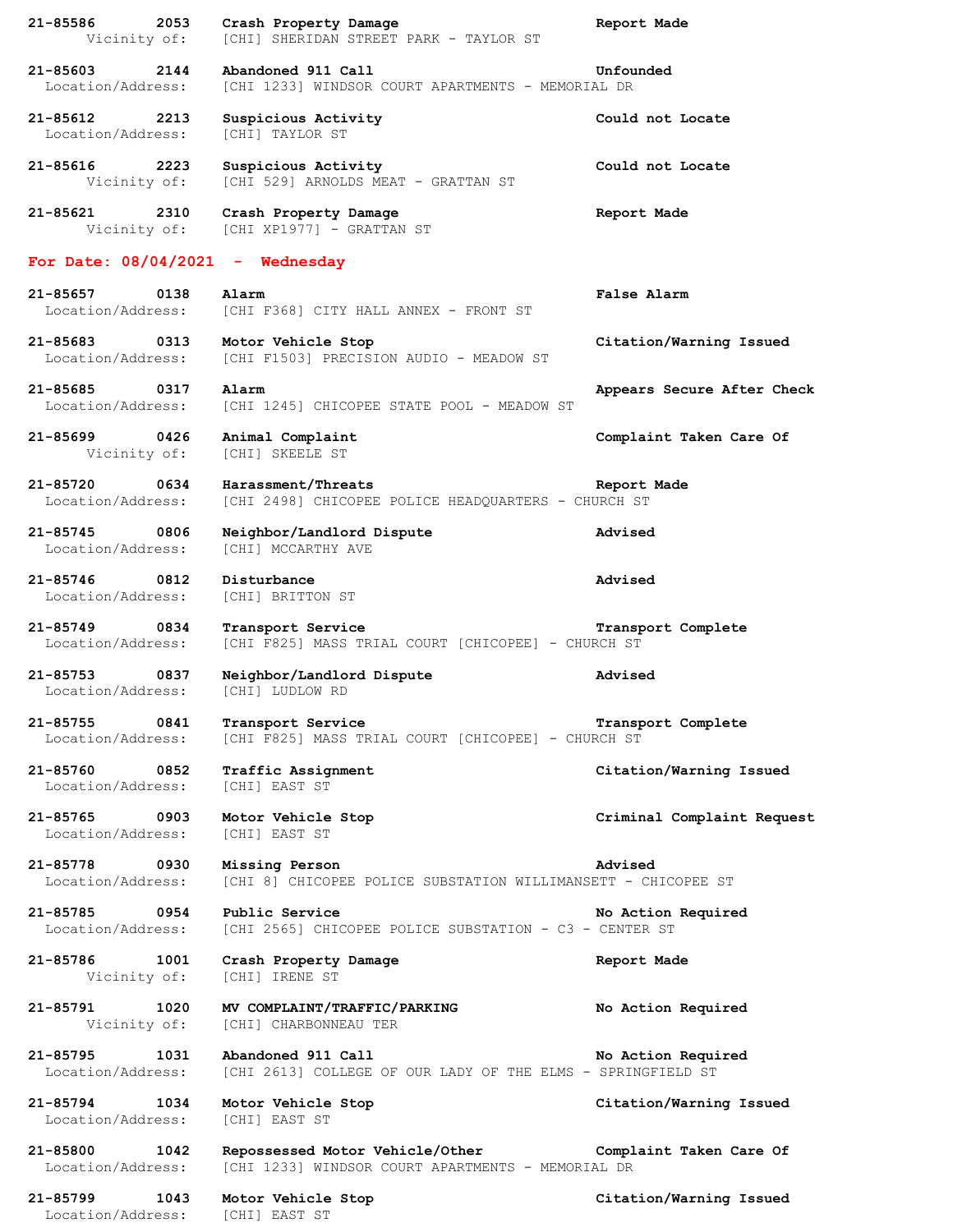| 21-85802<br>1056<br>Location/Address: [CHI] EAST ST  | Motor Vehicle Stop                                                                                | Citation/Warning Issued |
|------------------------------------------------------|---------------------------------------------------------------------------------------------------|-------------------------|
| 21-85805 1106<br>Location/Address:                   | Motor Vehicle Stop<br>[CHI] BROADWAY                                                              | Citation/Warning Issued |
|                                                      | 21-85808 1113 MV COMPLAINT/TRAFFIC/PARKING<br>Vicinity of: [CHI F621] FAMILY DOLLAR - EXCHANGE ST | Could not Locate        |
| 21-85811 1126<br>Location/Address:                   | Motor Vehicle Stop<br>[CHI] GRATTAN ST + GRANBY RD                                                | Citation/Warning Issued |
|                                                      | 21-85821 1143 MV COMPLAINT/TRAFFIC/PARKING<br>Vicinity of: [CHI] CHARPENTIER BLVD                 | Report Made             |
| 21-85825 1205<br>Location/Address:                   | Kidnapping<br>[CHI] FAIRVIEW AVE                                                                  | Report Made             |
|                                                      | 21-85826 1210 Motor Vehicle Stop<br>Location/Address: [CHI F894] INTERSTATE TOWING - WESTOVER RD  | Citation/Warning Issued |
| 21-85827 1213<br>Location/Address: [CHI] BOUCHER CIR | <b>ASSIST OTHER AGENCY</b>                                                                        | Assist Given            |
| 21-85831 1225<br>Location/Address:                   | Alarm<br>[CHI] WILDERMERE ST                                                                      | <b>False Alarm</b>      |
| 21-85837 1247<br>Vicinity of:                        | Crash Property Damage<br>[CHI F407] GIGUERE USED APPLIANCES - EXCHANGE ST                         | Report Made             |
| 21-85840 1255<br>Location/Address:                   | Neighbor/Landlord Dispute<br>[CHI] COLUMBA ST                                                     | Advised                 |
| 21-85841 1258<br>Location/Address:                   | Motor Vehicle Stop<br>[CHI] MCKINSTRY AVE                                                         | Citation/Warning Issued |
|                                                      | 21-85846 1310 Motor Vehicle Stop<br>Location/Address: [CHI] MCKINSTRY AVE                         | Citation/Warning Issued |
| 21-85848 1318<br>Location/Address: [CHI] FRONT ST    | Investigation/Follow Up                                                                           | Report Made             |
|                                                      | 21-85852 1323 Motor Vehicle Stop<br>Location/Address: [CHI 288] BORYS FURNITURE - MONTGOMERY ST   | Citation/Warning Issued |
|                                                      | 21-85854 1333 MV COMPLAINT/TRAFFIC/PARKING<br>Vicinity of: [CHI] NEW LUDLOW RD                    | Could not Locate        |
| 21-85859<br>1347<br>Location/Address:                | Abandoned 911 Call<br>[CHI 1191] WALMART - MEMORIAL DR                                            | Complaint Taken Care Of |
| 21-85860<br>1347<br>Location/Address:                | Neighbor/Landlord Dispute<br>[CHI] COLUMBA ST                                                     | Advised                 |
| 21-85862 1352<br>Location/Address:                   | Investigation/Follow Up<br>[CHI 2123] - ST ANTHONY ST                                             | Report Made             |
| 21-85863<br>1354<br>Location/Address:                | Motor Vehicle Stop<br>[CHI 1328] SHERWIN WILLIAMS - MEMORIAL DR                                   | Citation/Warning Issued |
| 21-85869 1408<br>Location/Address:                   | Motor Vehicle Stop<br>[CHI] GRANBY RD                                                             | Citation/Warning Issued |
| 21-85879<br>1434<br>Location/Address:                | Motor Vehicle Stop<br>[CHI] MCKINSTRY AVE                                                         | Citation/Warning Issued |
| 21-85894 1533<br>Location/Address:                   | Motor Vehicle Stop<br>[CHI] MONTGOMERY ST                                                         | Citation/Warning Issued |
| 21-85930<br>1645<br>Location/Address:                | Crash Property Damage<br>[CHI] MEMORIAL DR                                                        | Advised                 |
| 21-85934<br>1700<br>Location/Address:                | Fraud/Identity Theft<br>[CHI] BRODEUR ST                                                          | Report Made             |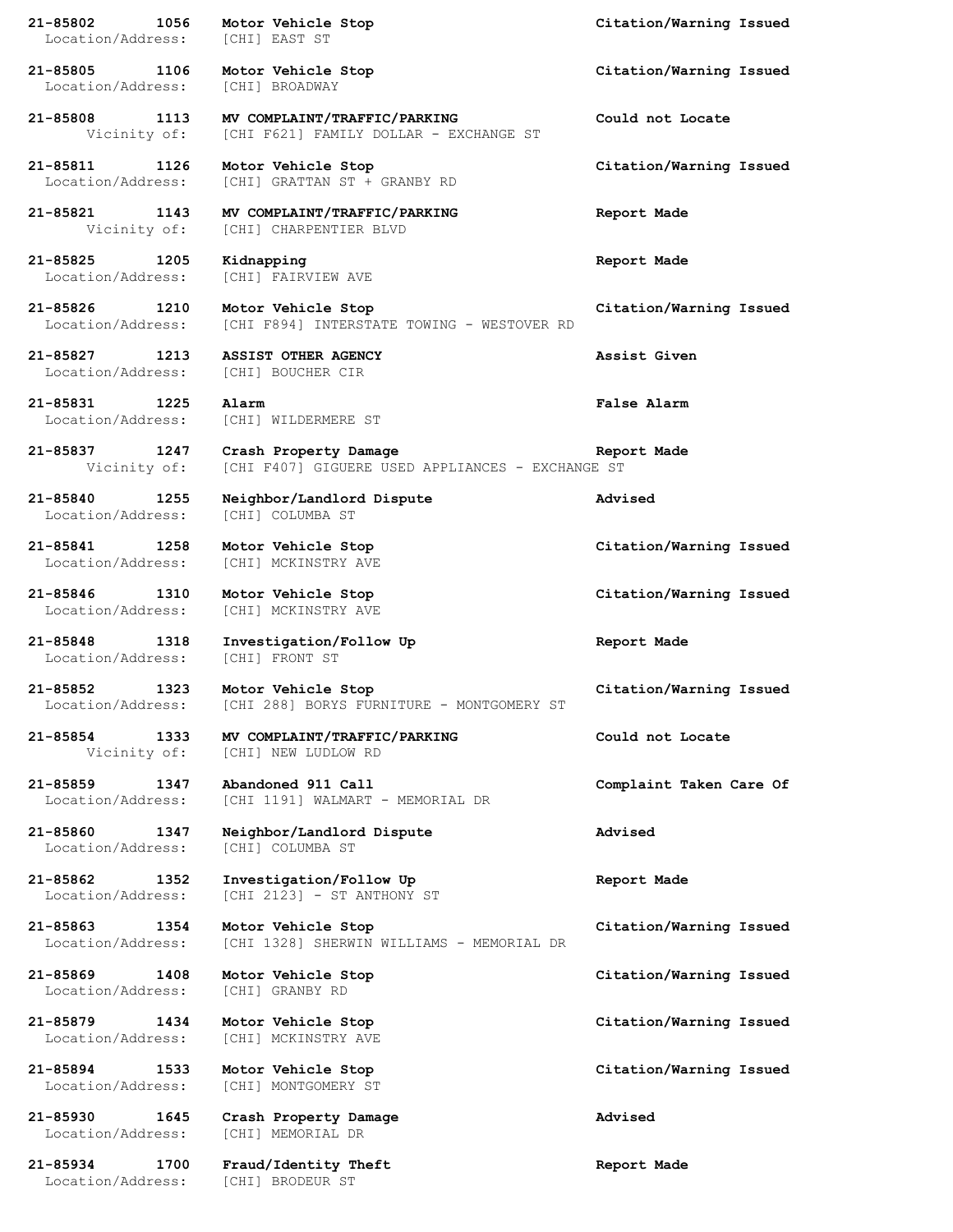| 21-85936<br>1704<br>Vicinity of:          | MV COMPLAINT/TRAFFIC/PARKING<br>[CHI] CHARBONNEAU TER + RIVERS AVE                    | Citation/Warning Issued |
|-------------------------------------------|---------------------------------------------------------------------------------------|-------------------------|
| 1707<br>21-85938<br>Location/Address:     | Public Service<br>[CHI] MEMORIAL DR                                                   | Assist Given            |
| 21-85940<br>1711<br>Vicinity of:          | Firearms/Shots Fired/Gun Shots<br>[CHI] FOREST ST                                     | Unfounded               |
| 21-85948<br>1727<br>Location/Address:     | Alarm<br>[CHI 1499] COLDWELL BANKER - GRANBY RD                                       | False Alarm             |
| $21 - 85956$<br>1747<br>Location/Address: | Shoplifter<br>[CHI 1763] SALLY BEAUTY SUPPLY - MEMORIAL DR                            | Report Made             |
| 21-85963<br>1813<br>Vicinity of:          | MV COMPLAINT/TRAFFIC/PARKING<br>[CHI] SHERIDAN ST + CENTRAL AVE                       | Unfounded               |
| 21-85978<br>1849<br>Vicinity of:          | Disabled Motor Vehicle<br>[CHI] MEMORIAL DR + NEW LUDLOW RD                           | Assist Given            |
| 21-85981<br>1859<br>Location/Address:     | Motor Vehicle Stop<br>[CHI] CHICOPEE ST + OLIVINE ST                                  | Citation/Warning Issued |
| 21-85984<br>1912<br>Vicinity of:          | Disturbance<br>[CHI] OLD FIELD RD + POPLAR ST                                         | Advised                 |
| 21-85988<br>1928<br>Location/Address:     | Alarm<br>[CHI F1212] CHICOPEE HEALTH CENTER - FRONT ST                                | False Alarm             |
| 21-85991<br>1931<br>Location/Address:     | Stolen M/V L/P Report<br>[CHI] GLADDU AVE                                             | Advised                 |
| 21-85993<br>1935<br>Location/Address:     | Harassment/Threats<br>[CHI] LUDLOW RD                                                 | Advised                 |
| 21-85996<br>1944<br>Vicinity of:          | Fraud/Identity Theft<br>[CHI F1057] DOLLAR TREE - MEMORIAL DR                         | Could not Locate        |
| 21-86012<br>2058<br>Location/Address:     | Public Service<br>[CHI] HOMER AVE                                                     | Advised                 |
| 21-86025<br>2228<br>Vicinity of:          | Disabled Motor Vehicle<br>[CHI 1287] CHANNEL 22 NEWS CENTER - CHICOPEE ST             | No Action Required      |
| 21-86039<br>2302<br>Location/Address:     | Fireworks Complaint<br>[CHI] COBB - BEESLEY AVE                                       | Unfounded               |
| 21-86040 2321<br>Vicinity of:             | Crash Property Damage<br>[CHI] MCKINSTRY AVE                                          | Report Made             |
| 21-86041<br>2324<br>Location/Address:     | Abandoned 911 Call<br>[CHI] DEBRA DR                                                  | Could not Locate        |
| For Date: $08/05/2021 -$                  | Thursday                                                                              |                         |
| 21-86060<br>0025<br>Location/Address:     | Suspicious Activity<br>[CHI 854] SARAH JANE PARK - VIVIAN ST                          | Advised                 |
| 21-86063 0030<br>Location/Address:        | Motor Vehicle Stop<br>[CHI 257] AUTO TECHNIQUES - GRANBY RD                           | Citation/Warning Issued |
| 21-86064<br>0031<br>Location/Address:     | Motor Vehicle Stop<br>[CHI] SHAWINIGAN DR                                             | Citation/Warning Issued |
| 21-86070<br>0043<br>Location/Address:     | Suspicious Activity<br>[CHI 1233] WINDSOR COURT APARTMENTS - MEMORIAL DR              | Could not Locate        |
| $21 - 86085$<br>0120<br>Location/Address: | Alarm<br>[CHI F661] LIQUORS 44 - MEMORIAL DR                                          | False Alarm             |
| 21-86098 0134<br>Location/Address:        | Abandoned 911 Call<br>[CHI 829] CHICOPEE PUBLIC SCHOOL ADMINISTRATION BLDG - BROADWAY | Could not Locate        |
| 21-86107<br>0205<br>Location/Address:     | Traffic Assignment<br>[CHI 178] BASICS PLUS MINI MART - EAST ST                       | Complaint Taken Care Of |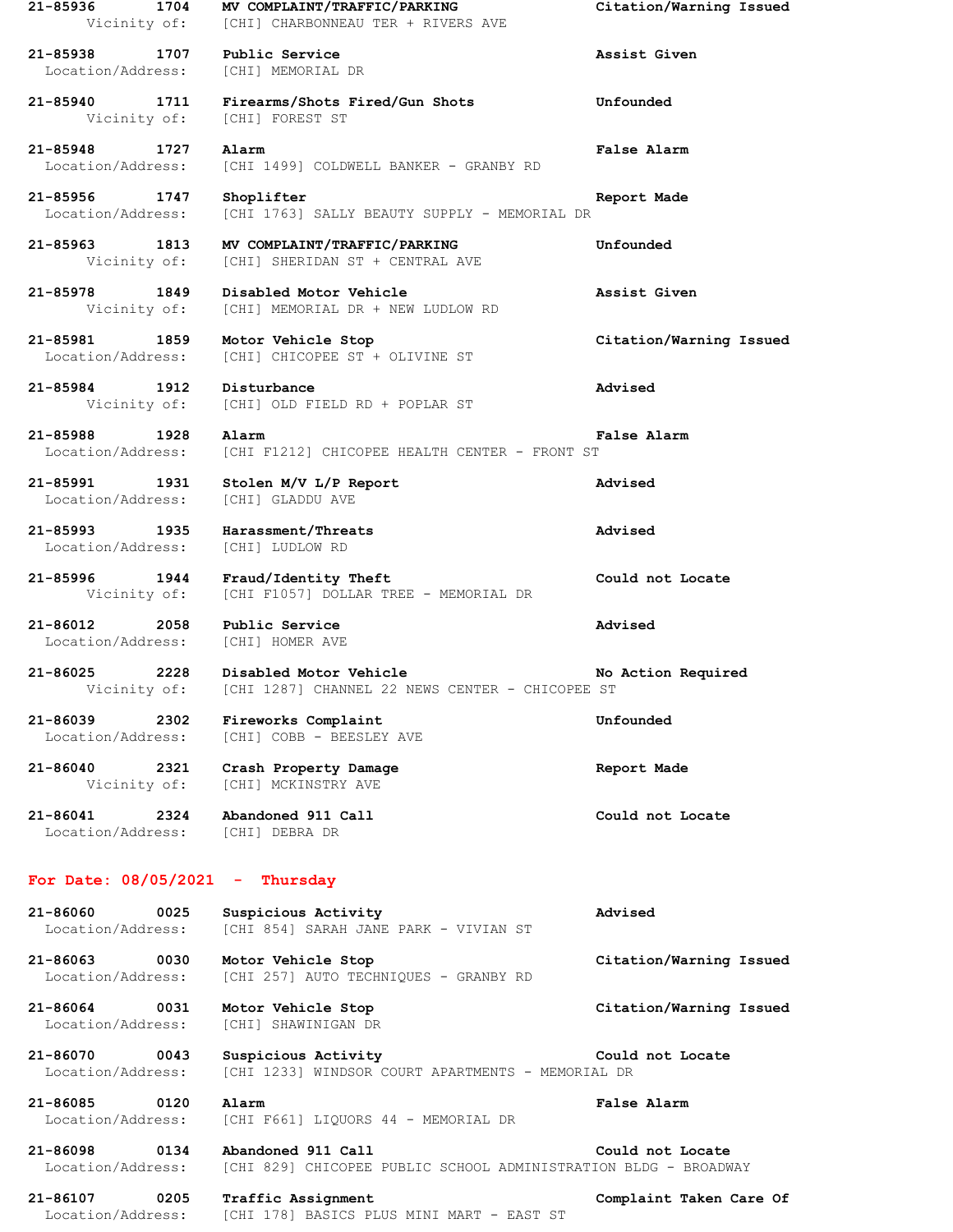| $21 - 86109$<br>0211<br>Location/Address: | Motor Vehicle Stop<br>[CHI] EAST ST + ONDRICK DR                                   | Citation/Warning Issued |
|-------------------------------------------|------------------------------------------------------------------------------------|-------------------------|
| 21-86111<br>0231<br>Location/Address:     | Suspicious Activity<br>[CHI 288] BORYS FURNITURE - MONTGOMERY ST                   | Advised                 |
| 21-86125 0358<br>Location/Address:        | Suspicious Activity<br>[CHI 201] TONY & VITAL AUTO REPAIR - CHICOPEE ST            | No Action Required      |
| 21-86131<br>0452<br>Location/Address:     | Warrant Service<br>[CHI] FAIRVIEW AVE                                              | Not Served              |
| 21-86134 0511<br>Location/Address:        | Warrant Service<br>[CHI] STONINA DR                                                | Not Served              |
| 21-86137 0555<br>Location/Address:        | Motor Vehicle Stop<br>[CHI] CHICOPEE ST                                            | Advised                 |
| 21-86143<br>0637<br>Location/Address:     | Service of a Summons<br>[CHI] BEAUREGARD TER                                       | Not Served              |
| 21-86145 0644<br>Location/Address:        | Service of a Summons<br>[CHI 444] WESTOVER TRAILER PARK - GRANBY RD                | Served in Hand          |
| 0656<br>21-86146<br>Location/Address:     | Service of a Summons<br>[CHI] HARMONY HOMES - MEMORIAL DR                          | Not Served              |
| 21-86147 0702<br>Location/Address:        | Motor Vehicle Stop<br>[CHI] BOB PION - MEMORIAL DR                                 | Citation/Warning Issued |
| 21-86153 0740<br>Vicinity of:             | Motor Vehicle Stop<br>[CHI] HAMPDEN ST                                             | Citation/Warning Issued |
| 21-86156<br>0742<br>Location/Address:     | Unwanted Party/Undesirable<br>[CHI F558] BOYS & GIRLS CLUB OF CHICOPEE - MEADOW ST | Advised                 |
| 21-86162<br>0758<br>Location/Address:     | Traffic Assignment<br>[CHI] EAST ST                                                | Citation/Warning Issued |
| 21-86163<br>$\sim$ 0802                   | Motor Vehicle Stop                                                                 | Citation/Warning Issued |
| Location/Address:                         | [CHI] EAST ST                                                                      |                         |
| 21-86168<br>0817<br>Location/Address:     | Motor Vehicle Stop<br>[CHI] EAST ST                                                | Citation/Warning Issued |
| 21-86171 0826<br>Location/Address:        | Motor Vehicle Stop<br>[CHI 892] CIERPIAL MEMORIAL HOME - EAST ST                   | Citation/Warning Issued |
| 21-86180 0848<br>Location/Address:        | Warrant Service<br>[CHI] MUZZY ST                                                  | Not Served              |
| 21-86182 0850<br>Location/Address:        | Public Service<br>[CHI] PROSPECT ST                                                | Advised                 |
| 21-86184 0854<br>Location/Address:        | Warrant Service<br>[CHI] SERGEANT AVE                                              | Not Served              |
| 21-86194 0923<br>Location/Address:        | Warrant Service<br>[CHI] WILLOW ST                                                 | Not Served              |
| 21-86199 0939<br>Location/Address:        | Warrant Service<br>[CHI F1187] MONTCALM HEIGHTS - NEW LUDLOW RD                    | Not Served              |
| 21-86201 0945<br>Location/Address:        | Motor Vehicle Stop<br>[CHI] WESTOVER RD + HONEYSUCKLE DR                           | Citation/Warning Issued |
| 21-86207 1018<br>Location/Address:        | MV COMPLAINT/TRAFFIC/PARKING<br>[CHI] MONTCALM ST                                  | Unfounded               |
| 21-86215 1044<br>Location/Address:        | Motor Vehicle Stop<br>[CHI 1396] CZAR DISTRIBUTING INC. - BUCKLEY BLVD             | Citation/Warning Issued |
| 21-86222 1046<br>Location/Address:        | Public Service<br>[CHI] QUAIL DR                                                   | Complaint Taken Care Of |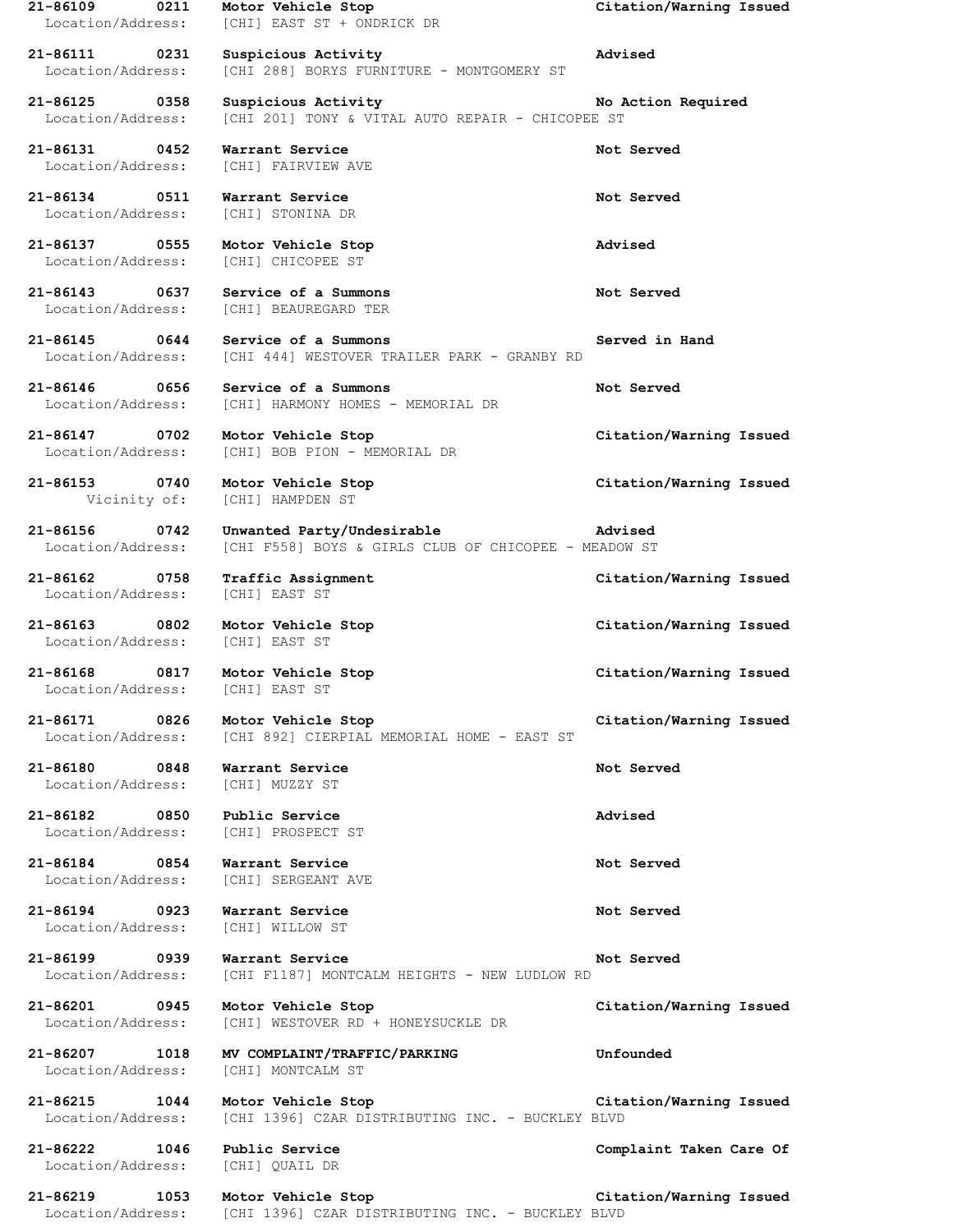**21-86220 1104 Motor Vehicle Stop Citation/Warning Issued** Location/Address: [CHI 1396] CZAR DISTRIBUTING INC. - BUCKLEY BLVD **21-86223 1114 Motor Vehicle Stop Citation/Warning Issued** Location/Address: [CHI 1396] CZAR DISTRIBUTING INC. - BUCKLEY BLVD **21-86226 1120 Unwanted Party/Undesirable No Action Required** Location/Address: [CHI 919] BIG Y WORLD CLASS MARKETS - MEMORIAL DR **21-86230 1131 Motor Vehicle Stop Citation/Warning Issued** Location/Address: [CHI] WESTOVER RD **21-86234 1140 Motor Vehicle Stop Citation/Warning Issued** [CHI] SHERIDAN ST + HOLIDAY CIR **21-86236 1140 Service of a Summons Not Served** Location/Address: [CHI] MEETINGHOUSE RD **21-86237 1143 Harassment/Threats Report Made** Location/Address: [CHI F846] VALLEY OPPORTUNITY COUNCIL - MT CARMEL AVE **21-86239 1144 Harassment/Threats Advised** Location/Address: [CHI] RENT-A-CENTER - EXCHANGE ST **21-86244 1202 Crash Personal Injury Report Made** Vicinity of: [CHI] CHICOPEE ST **21-86251 1219 Motor Vehicle Stop Criminal Complaint Request** Location/Address: [CHI] EMPIRE ST **21-86258 1302 Motor Vehicle Stop Citation/Warning Issued** Location/Address: [CHI] MCKINSTRY AVE **21-86267 1318 Motor Vehicle Stop Citation/Warning Issued** Location/Address: [CHI] MCKINSTRY AVE **21-86268 1318 Motor Vehicle Stop Arrest Made** Location/Address: [CHI] PENDLETON AVE **21-86269 1319 Abandoned/Found Property Report Made** Location/Address: [CHI F1161] CHICOPEE MARKETPLACE - MEMORIAL DR **21-86274 1330 Crash Personal Injury Report Made** Vicinity of: [CHI] LESLIE ST **21-86275 1334 Motor Vehicle Stop Citation/Warning Issued** Location/Address: [CHI] MCKINSTRY AVE **21-86277 1339 Animal Complaint Advised** Location/Address: [CHI 252] DUNKIN - MEADOW ST **21-86280 1349 Motor Vehicle Stop Citation/Warning Issued** Location/Address: [CHI] MCKINSTRY AVE **21-86288 1406 Suspicious Activity Could not Locate** Vicinity of: [CHI] BOUTIN ST **21-86291 1414 Motor Vehicle Stop Advised** Location/Address: [CHI] CHICOPEE ST **21-86293 1419 Breaking & Entering Past Advised** Location/Address: [CHI XP1985] - DEBRA DR **21-86299 1438 Motor Vehicle Stop Citation/Warning Issued** Location/Address: [CHI] WESTOVER RD **21-86306 1503 Investigation/Follow Up Could not Locate** Location/Address: [CHI] BELL ST **21-86319 1553 Alarm False Alarm** Location/Address: [CHI F1150] CHICOPEE COMPREHENSIVE HIGH SCHOOL - MONTGOMERY ST **21-86339 1632 Suspicious Activity Could not Locate** Location/Address: [CHI] EAST ST + BEAUCHAMP TER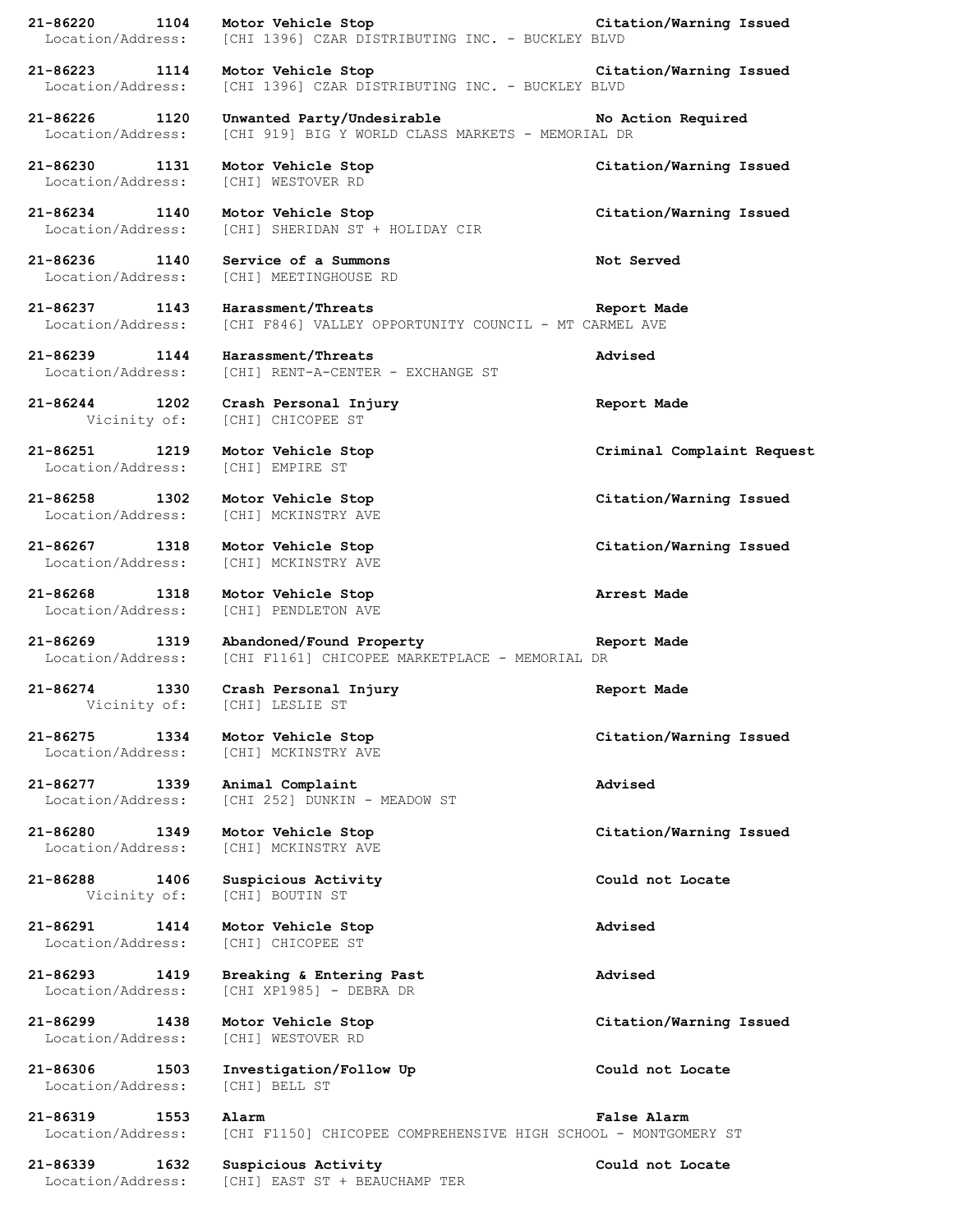**21-86341 1636 Suspicious Activity Complaint Taken Care Of** Location/Address: [CHI] MAY ST **21-86345 1645 Motor Vehicle Stop Citation/Warning Issued** Location/Address: [CHI] FAIRVIEW AVE **21-86354 1706 Suspicious Activity Advised** Vicinity of: [CHI] DESLAURIERS ST **21-86357 1715 Abandoned 911 Call False Alarm** Location/Address: [CHI] QUARTUS ST **21-86360 1721 MV COMPLAINT/TRAFFIC/PARKING Complaint Taken Care Of** Location/Address: [CHI] FANWOOD AVE **21-86367 1753 Disturbance Could not Locate** Vicinity of: [CHI] HOWARD ST **21-86369 1802 Alarm False Alarm** Location/Address: [CHI] WHITMAN ST **21-86374 1817 Disturbance Advised** Location/Address: [CHI] MEMORIAL DR **21-86378 1824 Crash Property Damage Assist Given** Vicinity of: [CHI F1342] CVS PHARMACY - CENTER ST **21-86381 1836 Suspicious Activity Advised** Location/Address: [CHI] MANNING ST **21-86386 1853 Transport Service Transport Complete** Location/Address: [LUD 1] HAMPDEN COUNTY JAIL - RANDALL RD **21-86387 1859 MV COMPLAINT/TRAFFIC/PARKING Complaint Taken Care Of** Location/Address: [CHI] ROBINSON DR **21-86395 1940 Harassment/Threats Report Made** Location/Address: [CHI] VOLPE DR **21-86396 1945 MV COMPLAINT/TRAFFIC/PARKING Could not Locate** [CHI] EMMET ST **21-86416 2132 Motor Vehicle Stop Citation/Warning Issued** Location/Address: [CHI] SHAWINIGAN DR **21-86421 2202 Motor Vehicle Stop Citation/Warning Issued** [CHI] BY SPRINGFIELD LINE - ABBEY MEMORIAL DR **21-86423 2202 Abandoned 911 Call No Action Required** Location/Address: [CHI] BURNETT RD **21-86422 2203 Motor Vehicle Stop Citation/Warning Issued** Location/Address: [CHI 82] COUNTRY TRADING POST - BURNETT RD **21-86424 2204 Abandoned 911 Call No Action Required** Vicinity of: [CHI] MEADOW ST **21-86428 2216 Motor Vehicle Stop Advised** Location/Address: [CHI 857] SZOT PARK - SGT TRACY DR **21-86434 2226 Motor Vehicle Stop Advised** Location/Address: [CHI] PROSPECT ST + MONTCALM ST **21-86437 2233 Abandoned 911 Call No Action Required** Location/Address: [CHI 188] PRIDE SERVICE STATION - CHICOPEE ST **21-86441 2241 Firearms/Shots Fired/Gun Shots Unfounded** Location/Address: [CHI] SHERMAN AVE **21-86455 2336 Suspicious Activity Unfounded** Location/Address: [CHI] BRIDGE ST **21-86458 2343 Crash Property Damage Assist Given**

Location/Address: [CHI] GRATTAN ST + MCKINSTRY AVE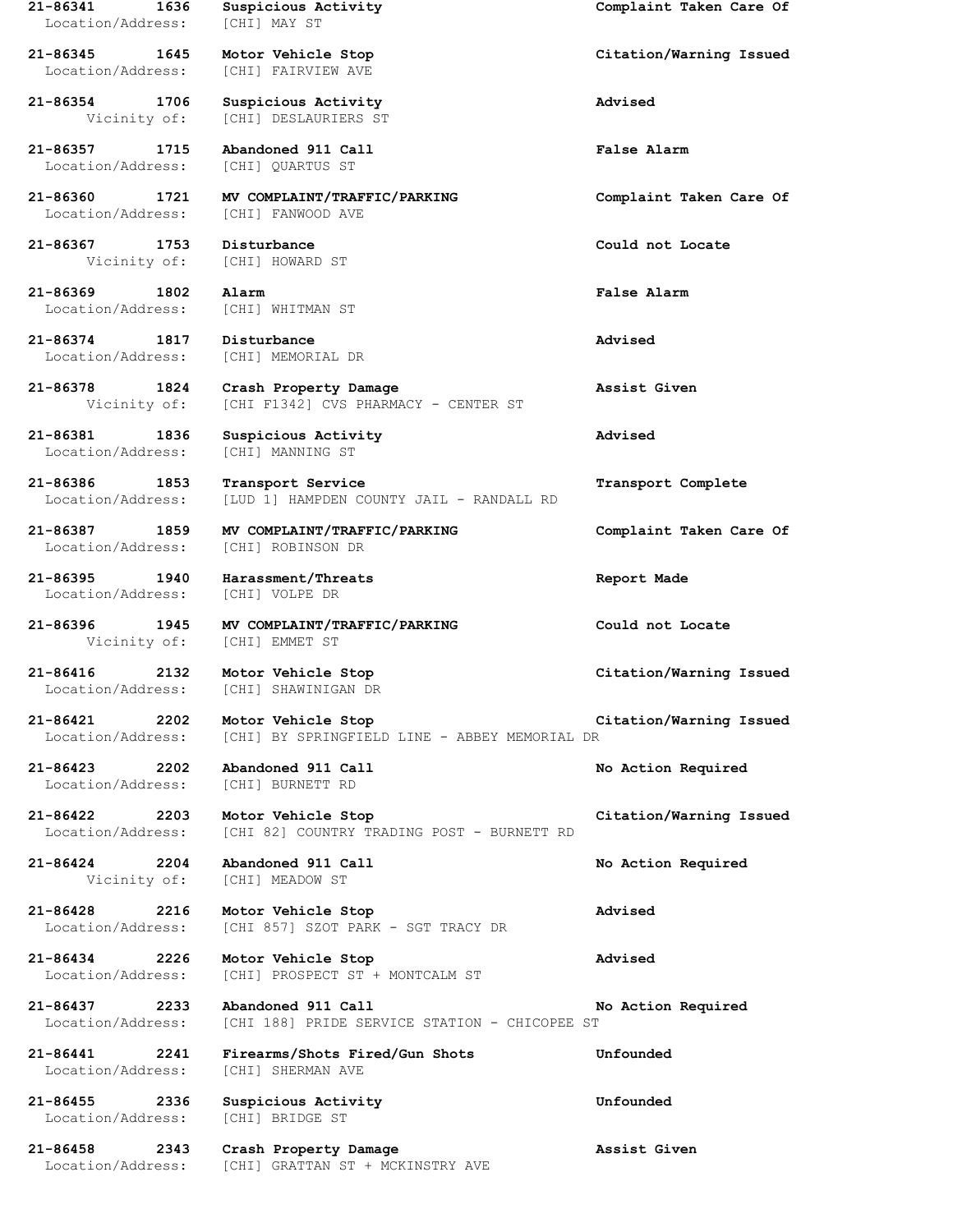## **For Date: 08/06/2021 - Friday**

**21-86467 0011 Suspicious Activity Advised** Vicinity of: [CHI] EAST MAIN ST + CRESTWOOD ST

**21-86490 0050 Disabled Motor Vehicle Assist Given** Location/Address: [CHI] PAST EXIT FROM 391 - CENTER ST

**21-86491 0051 Suspicious Activity Advised** Location/Address: [CHI 857] SZOT PARK - SGT TRACY DR

**21-86503 0118 Traffic Assignment Citation/Warning Issued**

**21-86508 0127 Disturbance Unfounded** Location/Address: [CHI] VOLPE DR

**21-86520 0145 Public Service Advised** Location/Address: [CHI] EAST MAIN ST

**21-86534 0210 Suspicious Activity Advised**

**21-86544 0308 Disturbance Could not Locate**

Location/Address: [CHI] MYRTLE ST

**21-86578 0708 Motor Vehicle Stop Citation/Warning Issued**

**21-86594 0742 Suspicious Activity Could not Locate** Vicinity of: [CHI] SLATE RD

Location/Address: [CHI] @ ST JAMES - BEAUCHAMP TER

**21-86527 0202 Motor Vehicle Stop Citation/Warning Issued** Vicinity of: [CHI 426] ARBORS (THE) AT CHICOPEE - MEMORIAL DR

Vicinity of: [CHI] HAMPDEN ST

**21-86543 0300 Neighbor/Landlord Dispute Complaint Taken Care Of** Location/Address: [CHI] MCCARTHY AVE

Location/Address: [CHI 1767] - NORA ST

**21-86547 0338 Motor Vehicle Stop Complaint Taken Care Of** Vicinity of: [CHI] MOORE ST + BENNETT ST

**21-86558 0442 Traffic Assignment Citation/Warning Issued** Location/Address: [CHI] PUMP HOUSE - EAST MAIN ST

**21-86560 0458 Motor Vehicle Stop Citation/Warning Issued** Vicinity of: [CHI] PUMP HOUSE - EAST MAIN ST

**21-86566 0601 MV COMPLAINT/TRAFFIC/PARKING Unfounded** Location/Address: [CHI 1191] WALMART - MEMORIAL DR

**21-86567 0603 Larceny Complaint Past Advised**

**21-86570 0628 Harassment/Threats Report Made** Location/Address: [CHI F1270] GRATTAN STREET - GRATTAN ST

Location/Address: [CHI] HAMPDEN ST

Vicinity of: [CHI] HAMPDEN ST

Location/Address: [CHI] HAMPDEN ST

**21-86579 0711 Service of a Summons Not Served** Location/Address: [CHI] MERCEDES ST

**21-86583 0718 Service of a Summons Not Served** Location/Address: [CHI 110153532] - MONTGOMERY ST

**21-86611 0827 Crash Property Damage Report Made** Location/Address: [CHI] EDWARD ST + GRATTAN ST

**21-86620 0848 Motor Vehicle Stop Advised** Location/Address: [CHI] 391 ON RAMP - CENTER ST

**21-86621 0848 MV COMPLAINT/TRAFFIC/PARKING No Action Required** Location/Address: [CHI] BARDON ST

**21-86571 0632 Traffic Assignment Citation/Warning Issued**

**21-86574 0637 Motor Vehicle Stop Citation/Warning Issued**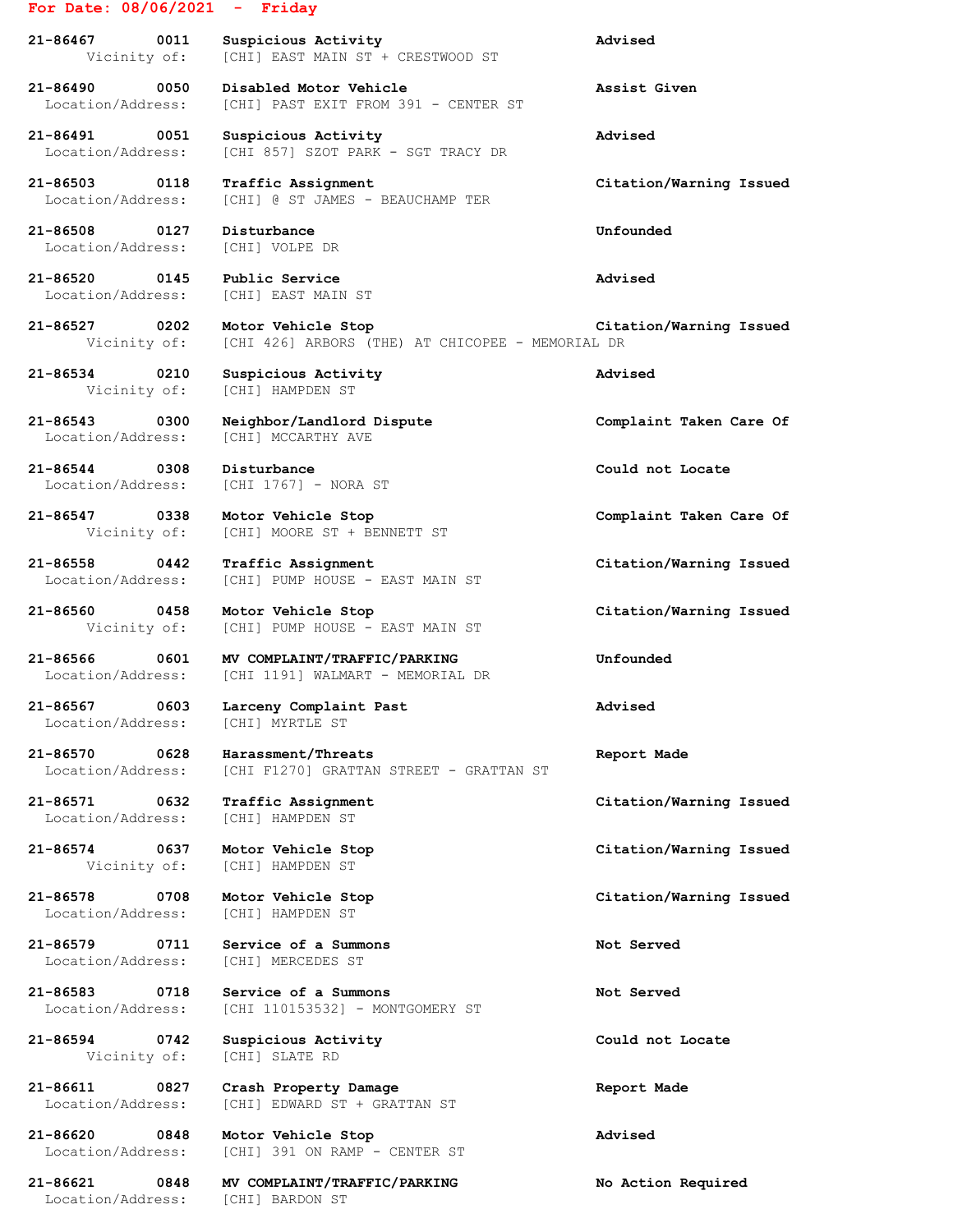**21-86627 0856 Alarm False Alarm** Location/Address: [CHI F368] CITY HALL ANNEX - FRONT ST **21-86630 0859 Mal Damage/VANDALISM-Past Report Made** Location/Address: [CHI 124] DIE CUTTING TOOLING SERVICES - MEADOW ST **21-86631 0904 Traffic Assignment Citation/Warning Issued** Location/Address: [CHI] EAST ST **21-86640 0920 Motor Vehicle Stop Citation/Warning Issued** Location/Address: [CHI 892] CIERPIAL MEMORIAL HOME - EAST ST **21-86642 0924 Warrant Service Not Served** Location/Address: [CHI F162] - CENTER ST **21-86646 0931 Motor Vehicle Stop Advised** Location/Address: [CHI XP2057] BERNAT'S POLISH MEAT PRODUCTS - MEADOW ST **21-86648 0932 Public Service Complaint Taken Care Of** Location/Address: [CHI] SLATE RD **21-86649 0940 Traffic Assignment Unfounded** Location/Address: [CHI] SCHOOL ST + CABOT ST **21-86661 1020 Motor Vehicle Stop Citation/Warning Issued** Location/Address: [CHI] HAMPDEN ST **21-86663 1021 Neighbor/Landlord Dispute Advised** Location/Address: [CHI] ANDERSEN RD **21-86666 1032 Crash Property Damage Complaint Taken Care Of** Location/Address: [CHI 73] PRIDE CONVENIENCE - BURNETT RD **21-86668 1035 Service of a Summons Not Served** Location/Address: [CHI] STONINA DR **21-86672 1045 Warrant Service Arrest Made** Location/Address: [CHI] ROOSEVELT AVE **21-86674 1048 Abandoned 911 Call No Action Required** Location/Address: [CHI] DALE ST **21-86675 1051 Disturbance Report Made** Location/Address: [CHI 317] FAMILY DOLLAR - EXCHANGE ST **21-86679 1104 Motor Vehicle Stop Advised** Location/Address: [CHI] MONTGOMERY ST **21-86680 1108 Motor Vehicle Stop Citation/Warning Issued** Location/Address: [CHI] BUCKLEY BLVD **21-86685 1128 Abandoned/Found Property Report Made** Location/Address: [CHI 346] US POST OFFICE - MAIN ST **21-86686 1131 Motor Vehicle Stop Citation/Warning Issued** Location/Address: [CHI 1396] CZAR DISTRIBUTING INC. - BUCKLEY BLVD **21-86690 1140 Motor Vehicle Stop Citation/Warning Issued** Location/Address: [CHI 1396] CZAR DISTRIBUTING INC. - BUCKLEY BLVD **21-86695 1151 Disturbance Report Made** Location/Address: [CHI 1233] WINDSOR COURT APARTMENTS - MEMORIAL DR **21-86698 1158 Disturbance Advised** Location/Address: [CHI 1473] SPECTRUM - MEMORIAL DR **21-86700 1209 Abandoned 911 Call No Action Required** Location/Address: [CHI] MARSHALL AVE **21-86705 1237 Transport Service Transport Complete** Location/Address: [CHI F825] MASS TRIAL COURT [CHICOPEE] - CHURCH ST **21-86710 1242 Motor Vehicle Stop Citation/Warning Issued** Location/Address: [CHI 257] AUTO TECHNIQUES - GRANBY RD **21-86713 1246 MV COMPLAINT/TRAFFIC/PARKING Appears Secure After Check** Location/Address: [CHI] SULLIVAN ST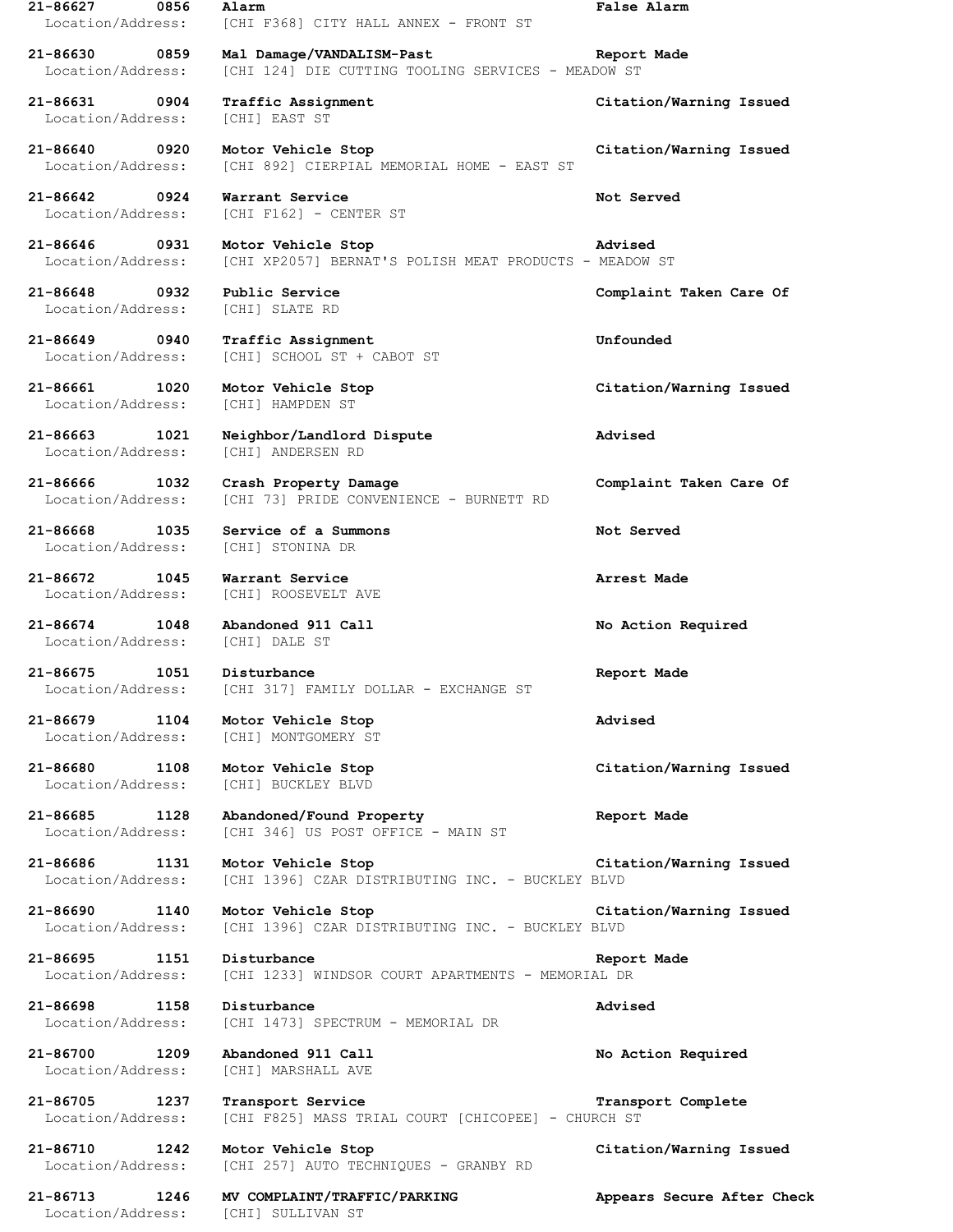| 1247<br>21-86712<br>Location/Address:                 | Crash Property Damage<br>[CHI 1191] WALMART - MEMORIAL DR               | Report Made             |
|-------------------------------------------------------|-------------------------------------------------------------------------|-------------------------|
| 21-86714 1248<br>Vicinity of:                         | Crash Property Damage<br>[CHI 366] HIGHLAND FARMS - CHICOPEE ST         | No Action Required      |
| 21-86717 1259<br>Location/Address:                    | Motor Vehicle Stop<br>[CHI 728] MCDONALDS - MEMORIAL DR                 | Citation/Warning Issued |
| 21-86722 1316<br>Location/Address:                    | Neighbor/Landlord Dispute<br>[CHI 3408] - WILLWOOD ST                   | Advised                 |
| 21-86725 1320<br>Location/Address:                    | Harassment/Threats<br>[CHI] GRACE ST                                    | Assist Given            |
| 21-86724 1323<br>Location/Address:                    | Motor Vehicle Stop<br>[CHI 1396] CZAR DISTRIBUTING INC. - BUCKLEY BLVD  | Citation/Warning Issued |
| 21-86726 1324<br>Location/Address:                    | Motor Vehicle Stop<br>[CHI] EMERY ST + CHICOPEE ST                      | Citation/Warning Issued |
| 21-86737 1342<br>Location/Address:                    | Motor Vehicle Stop<br>[CHI] CHICOPEE ST                                 | Citation/Warning Issued |
| 21-86738 1345<br>Location/Address:                    | Traffic Assignment<br>[CHI] CLARENDON AVE                               | Unfounded               |
| 21-86745 1404<br>Location/Address:                    | Motor Vehicle Stop<br>[CHI] DALE ST                                     | Citation/Warning Issued |
| 21-86747 1407<br>Vicinity of: [CHI] CENTRAL AVE       | MV COMPLAINT/TRAFFIC/PARKING                                            | Unfounded               |
| 21-86748 1409<br>Vicinity of: [CHI] SLATE RD          | Suspicious Activity                                                     | Could not Locate        |
| 21-86750 1418<br>Location/Address:                    | Motor Vehicle Stop<br>[CHI F368] CITY HALL ANNEX - FRONT ST             | Citation/Warning Issued |
| 21-86760 1513 Motor Vehicle Stop<br>Location/Address: | [CHI] MONTGOMERY ST                                                     | Citation/Warning Issued |
| Location/Address:                                     | 21-86762 1518 Crash Property Damage<br>[CHI 1191] WALMART - MEMORIAL DR | No Action Required      |
| 21-86767 1531<br>Location/Address:                    | Crash Property Damage<br>[CHI 1962] FIVE GUYS - MEMORIAL DR             | No Action Required      |
| 21-86773<br>1551<br>Location/Address:                 | Abandoned 911 Call<br>[CHI] INGHAM ST                                   | No Action Required      |
| 21-86774 1553<br>Vicinity of:                         | Suspicious Activity<br>[CHI] DAVIAU DR                                  | Unfounded               |
| 21-86778<br>1601<br>Location/Address:                 | MV COMPLAINT/TRAFFIC/PARKING<br>[CHI] WOODCREST CT                      | Advised                 |
| 21-86779 1603<br>Location/Address:                    | Larceny Complaint Past<br>[CHI] GRATTAN ST                              | Report Made             |
| 21-86782<br>1609<br>Location/Address:                 | Traffic Assignment<br>[CHI] VADNAIS ST + JACOB ST                       | Complaint Taken Care Of |
| 21-86796<br>1634<br>Location/Address:                 | Motor Vehicle Stop<br>[CHI] MEMORIAL DR                                 | Citation/Warning Issued |
| 21-86797<br>1638<br>Location/Address:                 | Service of a Summons<br>[CHI] ELCON DR                                  | Not Served              |
| 21-86800<br>1643<br>Location/Address:                 | Service of a Summons<br>[CHI] MEETINGHOUSE RD                           | Served in Hand          |
| 21-86807<br>1649<br>Location/Address:                 | Abandoned 911 Call<br>[CHI] DALE ST                                     | No Action Required      |
|                                                       |                                                                         |                         |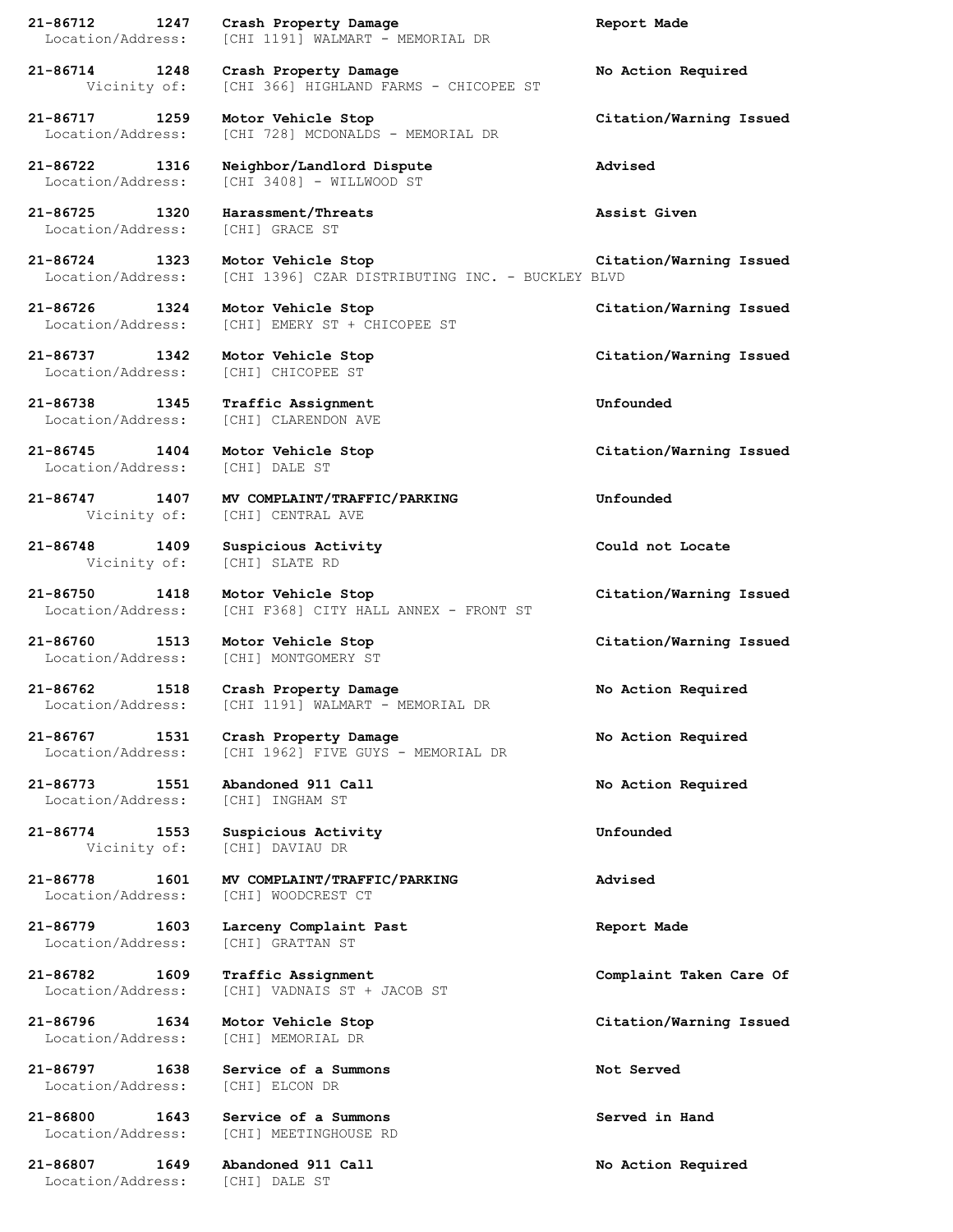**21-86808 1658 MV COMPLAINT/TRAFFIC/PARKING Unfounded** Location/Address: [CHI] PASSED THE MUNIC HOUSE - CABOT ST **21-86827 1809 Abandoned 911 Call Unfounded** Location/Address: [CHI] TOLPA CIR **21-86841 1843 Disturbance Advised** Location/Address: [CHI 1191] WALMART - MEMORIAL DR **21-86843 1843 Service of a Summons Served in Hand** Location/Address: [CHI] BROADWAY **21-86844 1844 MV COMPLAINT/TRAFFIC/PARKING Unfounded** Location/Address: [CHI] HILLSIDE AVE - DAVIAU DR **21-86847 1857 Public Service Complaint Taken Care Of** Location/Address: [CHI 2498] CHICOPEE POLICE HEADQUARTERS - CHURCH ST **21-86852 1906 Abandoned 911 Call Unfounded** Location/Address: [CHI 959] US TSUBAKI, INC - LONCZAK DR **21-86857 1907 Service of a Summons Not Served** Location/Address: [CHI 110329073] - HIGH ST **21-86861 1936 Service of a Summons Served in Hand** Location/Address: [CHI 2899] - CAMBRIDGE ST **21-86863 1943 Disturbance Report Made** Location/Address: [CHI 854] SARAH JANE PARK - VIVIAN ST **21-86864 1946 Crash Property Damage Report Made** Vicinity of: [CHI F1585] BROADWAY AUTO SHOP INC - BROADWAY **21-86887 2124 MV COMPLAINT/TRAFFIC/PARKING Unfounded** Location/Address: [CHI 349] CHIEFS LOUNGE - CHICOPEE ST **21-86889 2129 Alarm False Alarm** Location/Address: [CHI 537] WESTOVER METRO.DIST. CORP -HANGER 11 - LONCZAK DR **21-86892 2135 Suspicious Activity Unfounded** Vicinity of: [CHI 857] SZOT PARK - SGT TRACY DR **21-86917 2324 Public Service Advised** Vicinity of: [CHI 1342] BULLSEYE BAR - CENTER ST **21-86920 2341 Abandoned 911 Call No Action Required** Location/Address: [CHI] SHAW PARK AVE **21-86921 2349 Motor Vehicle Stop Citation/Warning Issued** Location/Address: [CHI] SHAWINIGAN DR + FULLER RD **21-86922 2351 Fireworks Complaint Unfounded** Vicinity of: [CHI 1187] DOMINOS PIZZA - MEMORIAL DR **21-86924 2359 Alarm False Alarm** Location/Address: [CHI 305] CUMBERLAND FARMS - MONTCALM ST **For Date: 08/07/2021 - Saturday 21-86939 0025 ASSIST OTHER AGENCY Could not Locate** Location/Address: [CHI] PINECREST DR **21-86942 0040 Motor Vehicle Stop Citation/Warning Issued** Location/Address: [CHI] CENTER ST + HAMPDEN ST **21-86951 0117 Motor Vehicle Stop Advised** Location/Address: [CHI 931] TD BANK NA - MEADOW ST **21-86971 0231 Motor Vehicle Stop Citation/Warning Issued** Location/Address: [CHI 177] AM LITHOGRAPHY - CENTER ST **21-86973 0236 Motor Vehicle Stop Advised** Location/Address: [CHI 565] MCDONALDS - MEADOW ST **21-86979 0255 Motor Vehicle Stop Criminal Complaint Request** Location/Address: [CHI 177] AM LITHOGRAPHY - CENTER ST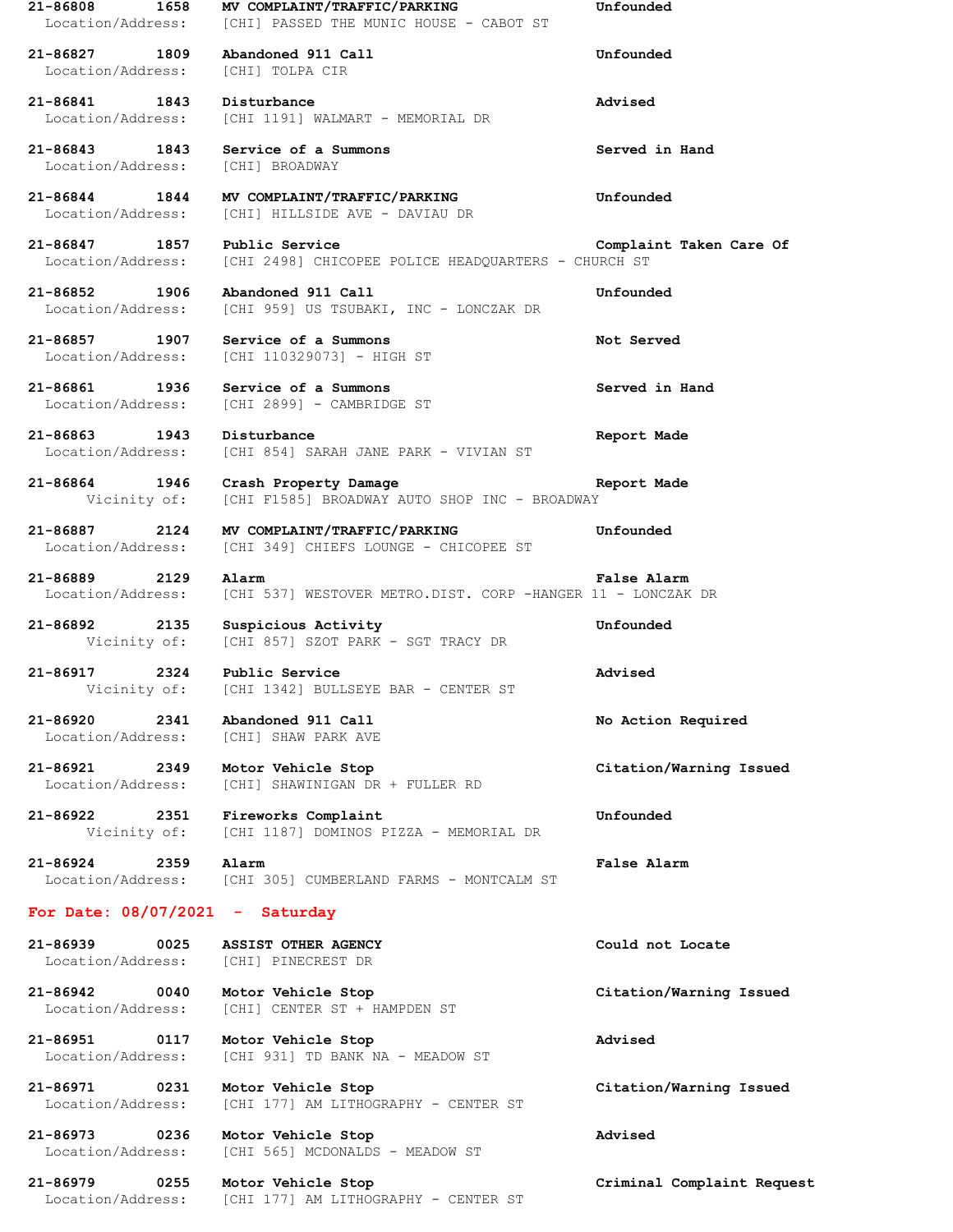**21-86980 0301 Motor Vehicle Stop No Action Required** Location/Address: [CHI] CENTER ST **21-86984 0321 Motor Vehicle Stop Advised** Location/Address: [CHI 1252] MARSHALL'S - MEMORIAL DR **21-86987 0331 Public Service No Action Required** Location/Address: [CHI 276] SUNOCO A PLUS MINI MART - CHICOPEE ST **21-86988 0332 Motor Vehicle Stop Arrest Made** Location/Address: [CHI] CHICOPEE ST **21-86997 0432 MV COMPLAINT/TRAFFIC/PARKING Complaint Taken Care Of** Location/Address: [CHI] CENTER ST **21-86999 0447 Motor Vehicle Stop Citation/Warning Issued** Location/Address: [CHI 1342] BULLSEYE BAR - CENTER ST **21-87011 0633 Transport Service Transport Complete** Location/Address: [LUD 1] HAMPDEN COUNTY JAIL - RANDALL RD **21-87012 0638 Motor Vehicle Stop Citation/Warning Issued** Vicinity of: [CHI] HAMPDEN ST **21-87013 0655 Neighbor/Landlord Dispute Advised** Location/Address: [CHI 3408] - WILLWOOD ST **21-87016 0716 Crash Property Damage Report Made** Location/Address: [CHI 857] SZOT PARK - SGT TRACY DR **21-87021 0812 Alarm False Alarm** Location/Address: [CHI] PIONEER VALLEY CONCRETE GARAGE AND WAREHOUSE - N CHICOPEE ST **21-87023 0820 Larceny Complaint Past Report Made** Location/Address: [CHI F1270] GRATTAN STREET - GRATTAN ST **21-87028 0838 Harassment/Threats Report Made** Location/Address: [CHI 2498] CHICOPEE POLICE HEADQUARTERS - CHURCH ST **21-87030 0848 Motor Vehicle Stop Citation/Warning Issued** Vicinity of: [CHI] EAST MAIN ST + CAREW ST **21-87031 0851 Public Service Complaint Taken Care Of** Vicinity of: [CHI 325] BOAT RAMP, MEDINA STREET - MEDINA ST **21-87047 0947 Mal Damage/VANDALISM-Past Report Made** Vicinity of: [CHI] SHAW PARK AVE **21-87053 1032 Crash Property Damage Report Made** Location/Address: [CHI] JEFFERYS CORNER - GRANBY RD **21-87055 1035 Suspicious Activity Appears Secure After Check** Location/Address: [CHI] BEAUREGARD TER **21-87054 1036 Disturbance Could not Locate** Location/Address: [CHI 655] NICKS BARBER SHOP - JAMES ST **21-87057 1053 Mal Damage/VANDALISM-Past Advised** Location/Address: [CHI] ST ONGE ST **21-87067 1159 Public Service Report Made** Location/Address: [CHI 2498] CHICOPEE POLICE HEADQUARTERS - CHURCH ST **21-87073 1222 Abandoned 911 Call Advised** Location/Address: [CHI 426] ARBORS (THE) AT CHICOPEE - MEMORIAL DR **21-87083 1256 Shoplifter Report Made** Location/Address: [CHI 660] OCEAN STATE JOB LOT - MEMORIAL DR **21-87086 1256 Service of a Summons Not Served** Location/Address: [CHI] GRATTAN ST **21-87088 1257 Fraud/Identity Theft Advised** Location/Address: [CHI] SOMERSET RD **21-87090 1316 Motor Vehicle Stop Advised** Vicinity of: [CHI F376] CURRY HONDA NISSAN - MEMORIAL DR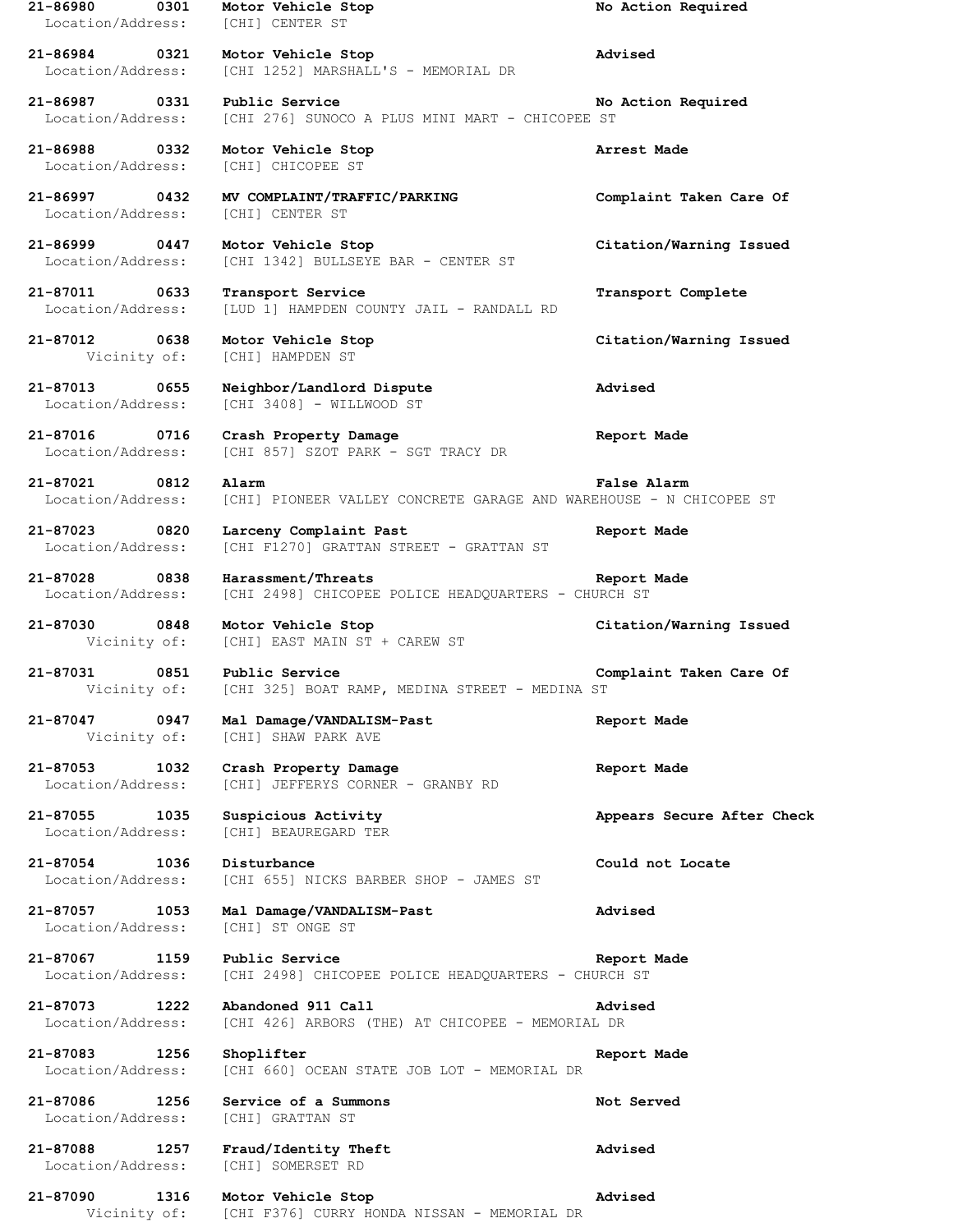| 21-87096<br>1330<br>Location/Address: | Mal Damage/VANDALISM-Past<br>[CHI] GRANBY RD                                    | Report Made                |
|---------------------------------------|---------------------------------------------------------------------------------|----------------------------|
| 21-87099<br>1345<br>Location/Address: | Alarm<br>[CHI] IGL DEL SENOR LA NUEVA - CHICOPEE ST                             | <b>False Alarm</b>         |
| 21-87102<br>1347<br>Location/Address: | Suspicious Activity<br>[CHI] MEMORIAL DR                                        | Report Made                |
| 21-87104<br>1355<br>Location/Address: | Animal Complaint<br>[CHI 638] BJS WHOLESALE FOOD WAREHOUSE - MEMORIAL DR        | Advised                    |
| 21-87119<br>1501<br>Location/Address: | Motor Vehicle Stop<br>[CHI 671] PLANET FITNESS - MEMORIAL DR                    | Advised                    |
| 21-87121<br>1506<br>Location/Address: | Abandoned/Found Property<br>[CHI] LYNWOOD DR                                    | Report Made                |
| 21-87129<br>1542<br>Location/Address: | MV COMPLAINT/TRAFFIC/PARKING<br>[CHI] FULLER RD                                 | No Action Required         |
| 21-87148<br>1624<br>Location/Address: | MV COMPLAINT/TRAFFIC/PARKING<br>[CHI] SITNIK AVE                                | Report Made                |
| 21-87151<br>1630<br>Location/Address: | Harassment/Threats<br>[CHI] ATKINS ST                                           | Advised                    |
| 21-87160<br>1655<br>Location/Address: | Missing Person<br>[CHI] DENETTE ST                                              | Report Made                |
| 21-87161<br>1704<br>Location/Address: | Crash Property Damage<br>[CHI 1252] MARSHALL'S - MEMORIAL DR                    | Assist Given               |
| 21-87166<br>1709<br>Location/Address: | Alarm<br>[CHI] OXFORD ST                                                        | False Alarm                |
| 21-87171<br>1730<br>Location/Address: | Alarm<br>[CHI 751] B&G MECHANICAL CONTRACTORS INC - SECOND AVE                  | False Alarm                |
| 21-87185<br>1821<br>Location/Address: | Crash Property Damage<br>[CHI 1402] MCKINSTRY MARKET GARDEN INC - MONTGOMERY ST | Advised                    |
| 21-87193<br>1914<br>Location/Address: | MV COMPLAINT/TRAFFIC/PARKING<br>[CHI] NO PARKING AREA - PARK ST                 | Complaint Taken Care Of    |
| 21-87195<br>1919<br>Location/Address: | Abandoned 911 Call<br>[CHI] PARTRIDGE LN                                        | Unfounded                  |
| 21-87198<br>1922<br>Location/Address: | Abandoned 911 Call<br>[CHI] GARRITY ST                                          | No Action Required         |
| 21-87207<br>1955<br>Location/Address: | Disturbance<br>[CHI F1342] CVS PHARMACY - CENTER ST                             | Criminal Complaint Request |
| 21-87208<br>2002<br>Location/Address: | Disturbance<br>[CHI] ABBEY ST                                                   | Advised                    |
| 21-87214<br>2013<br>Location/Address: | Shoplifter<br>[CHI XF1652] FAMILY DOLLAR - MEADOW ST                            | Assist Given               |
| 21-87220<br>2032<br>Location/Address: | Motor Vehicle Stop<br>[CHI] CHICOPEE ST                                         | Could not Locate           |
| 21-87221<br>2033<br>Location/Address: | Transport Service<br>[CHI] MONTCLAIR ST                                         | Transport Complete         |
| 21-87224<br>2042<br>Location/Address: | Abandoned 911 Call<br>[CHI] BEECH ST                                            | No Action Required         |
| 21-87236<br>2126<br>Vicinity of:      | Crash Personal Injury<br>[CHI] CENTER ST + WEST ST                              | Report Made                |
| 21-87237<br>2126<br>Location/Address: | Abandoned 911 Call<br>[CHI] CROSS ST                                            | No Action Required         |
|                                       |                                                                                 |                            |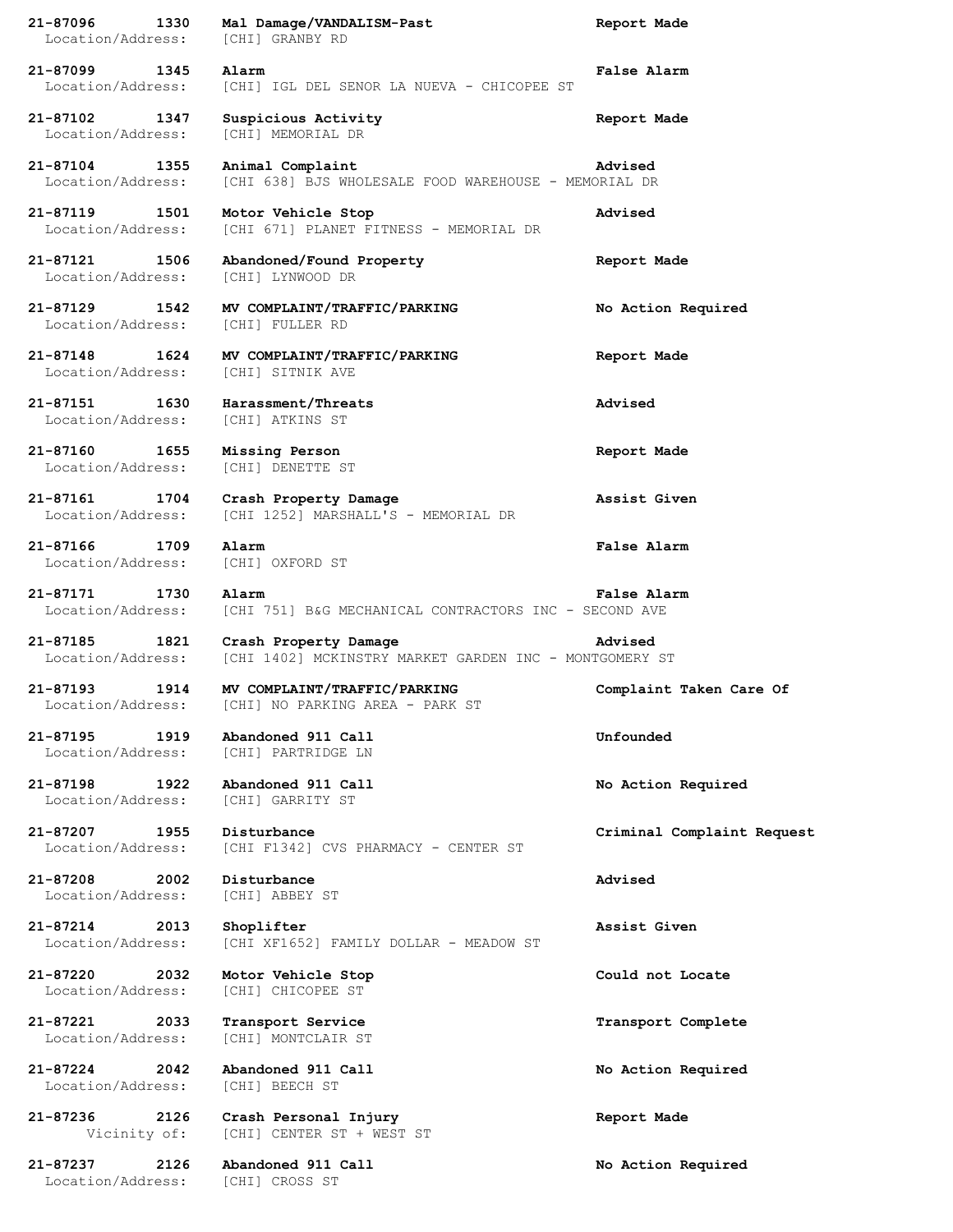| 21-87246<br>2144<br>Location/Address: | Suspicious Activity<br>[CHI] ROBINSON DR                                     | Report Made                |
|---------------------------------------|------------------------------------------------------------------------------|----------------------------|
| 21-87247<br>2152<br>Location/Address: | Fireworks Complaint<br>[CHI 851] IKE ALPERT FIELD - PARK - BEAUCHAMP TER     | Unfounded                  |
| 21-87248 2153<br>Location/Address:    | Motor Vehicle Stop<br>[CHI] GRATTAN ST + MEADOW ST                           | Advised                    |
| 21-87252 2207<br>Location/Address:    | Motor Vehicle Stop<br>[CHI 1342] BULLSEYE BAR - CENTER ST                    | Criminal Complaint Request |
| 21-87264 2242<br>Location/Address:    | ASSIST OTHER AGENCY<br>[CHI F1340] - CHAPMAN ST                              | Assist Given               |
| 21-87268 2317<br>Vicinity of:         | Crash Personal Injury<br>[CHI] GRATTAN ST + GRANBY RD                        | Report Made                |
| 21-87270<br>2322<br>Vicinity of:      | Disturbance<br>[CHI] MARION ST                                               | Advised                    |
| 21-87276 2349<br>Location/Address:    | Investigation/Follow Up<br>[CHI] MADISON ST                                  | Could not Locate           |
| For Date: $08/08/2021$ - Sunday       |                                                                              |                            |
| 21-87283<br>0006<br>Location/Address: | Abandoned/Found Property<br>[CHI F343] CABOTVILLE INDUSTRIAL PARK - FRONT ST | Report Made                |
| 21-87291 0032<br>Vicinity of:         | MV COMPLAINT/TRAFFIC/PARKING<br>[CHI] EAST STREET AUTO - CENTER ST           | No Action Required         |
| 21-87300<br>0049<br>Location/Address: | Motor Vehicle Stop<br>[CHI] CENTER ST + PLAINFIELD ST                        | Citation/Warning Issued    |
| 21-87301 0054<br>Location/Address:    | Motor Vehicle Stop<br>[CHI 792] CENTER ST                                    | Citation/Warning Issued    |
| 21-87302<br>0104<br>Location/Address: | Neighbor/Landlord Dispute<br>[CHI] ATTIC - MCCARTHY AVE                      | Advised                    |
| 21-87304<br>0108<br>Location/Address: | Motor Vehicle Stop<br>[CHI 1342] BULLSEYE BAR - CENTER ST                    | Citation/Warning Issued    |
| 21-87307<br>0110<br>Location/Address: | Crash Property Damage<br>[CHI] GRANBY RD                                     | Report Made                |
| 21-87309 0116                         | ASSIST OTHER AGENCY<br>Vicinity of: [CHI 73] PRIDE CONVENIENCE - BURNETT RD  | Could not Locate           |
| 21-87313 0137<br>Vicinity of:         | Suspicious Activity<br>[CHI] MEADOW ST + MCKINSTRY AVE                       | Advised                    |
| 21-87318<br>0159<br>Vicinity of:      | Crash Personal Injury<br>[CHI 728] MCDONALDS - MEMORIAL DR                   | Report Made                |
| 21-87319<br>0225<br>Vicinity of:      | Firearms/Shots Fired/Gun Shots<br>[CHI 849] RIVERS PARK - ALDEN ST           | Could not Locate           |
| 21-87322<br>0240<br>Location/Address: | MV COMPLAINT/TRAFFIC/PARKING<br>[CHI] CENTER ST                              | No Action Required         |
| 21-87327 0257<br>Location/Address:    | Alarm<br>[CHI F1212] CHICOPEE HEALTH CENTER - FRONT ST                       | False Alarm                |
| 21-87328 0257<br>Location/Address:    | Motor Vehicle Stop<br>[CHI] CENTER ST                                        | Citation/Warning Issued    |
| 21-87336<br>0335<br>Location/Address: | Suspicious Activity<br>[CHI 857] SZOT PARK ABBY MEMORIAL SIDE - SGT TRACY DR | Advised                    |
| 21-87342 0416<br>Vicinity of:         | Public Service<br>[CHI F343] CABOTVILLE INDUSTRIAL PARK - FRONT ST           | Advised                    |
| 21-87344<br>0442<br>Location/Address: | Unwanted Party/Undesirable<br>[CHI 1196] SHELL - WEST ST                     | Could not Locate           |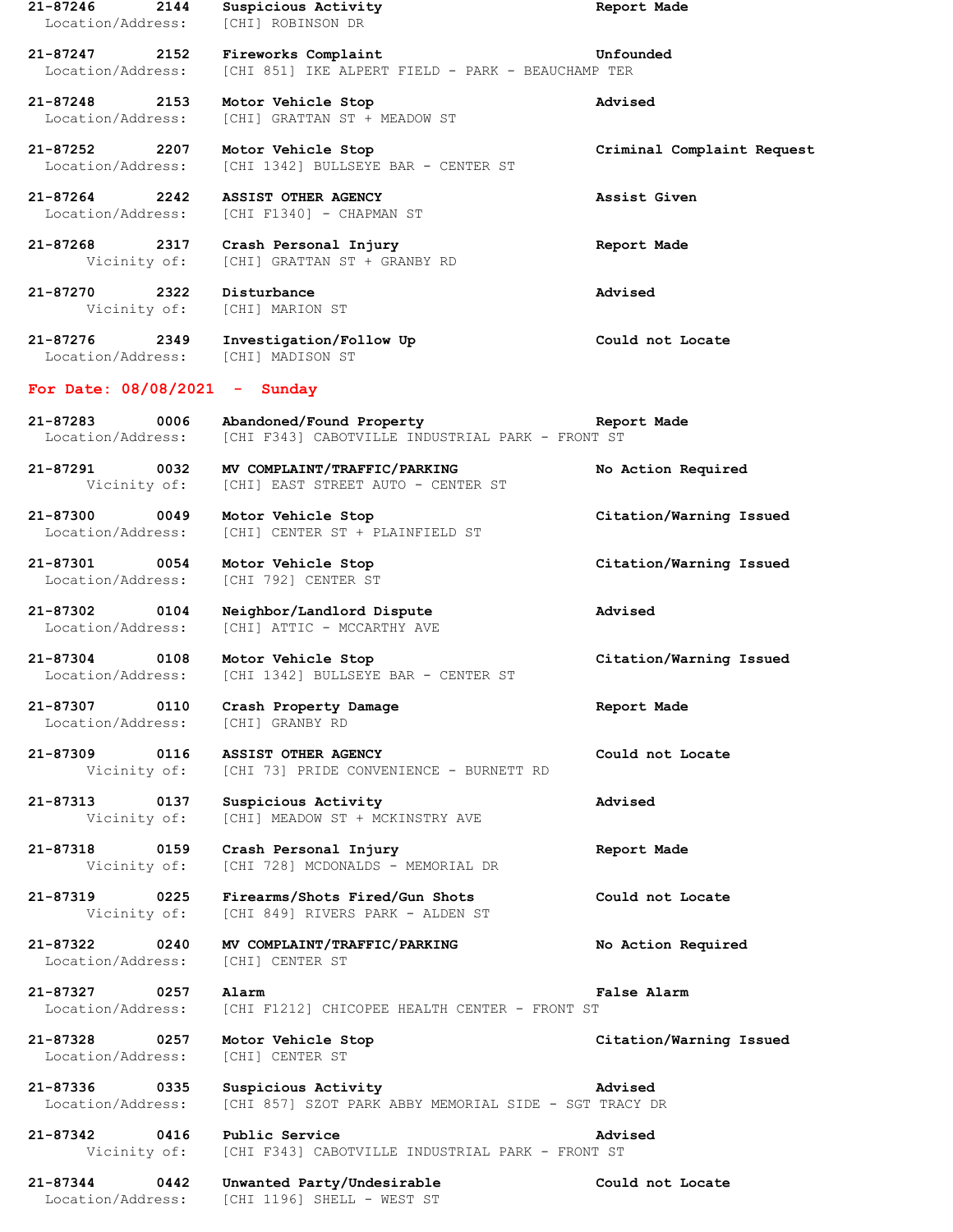**21-87359 0619 Suspicious Activity No Action Required** Location/Address: [CHI F335] PAUL BUNYANS FARM & NURSERY - FULLER RD **21-87358 0621 Transport Service Transport Complete** Location/Address: **21-87360 0629 Motor Vehicle Stop Citation/Warning Issued** Location/Address: [CHI] ON THE BRIDGE - SPRINGFIELD ST **21-87364 0655 Traffic Assignment No Action Required** Location/Address: [CHI] BURNETT RD **21-87386 0847 Stolen M/V L/P Report Report Made** Location/Address: [CHI] MADISON ST **21-87389 0856 Alarm False Alarm** Location/Address: [CHI 1578] DOC'S PLACE - GRANBY RD **21-87396 0951 Transport Service Transport Complete** Location/Address: [SPR F2] MERCY HOSPITAL - CAREW ST **21-87400 1014 Stolen M/V L/P Report Report Made** Location/Address: [CHI] CHICOPEE ST **21-87408 1039 Crash Property Damage Could not Locate** Location/Address: [CHI 529] ARNOLDS MEAT - GRATTAN ST **21-87423 1159 Crash Property Damage Criminal Complaint Request** Location/Address: [CHI F1538] SABOR LATINO RESTAURANT - MEADOW ST **21-87430 1220 Neighbor/Landlord Dispute Advised** Location/Address: [CHI] COCHRAN ST **21-87437 1255 Crash Property Damage Report Made** Vicinity of: [CHI 1328] SHERWIN WILLIAMS - MEMORIAL DR **21-87438 1255 Abandoned 911 Call No Action Required** Vicinity of: [CHI 292] AMERICAN LEGION POST 452 - EXCHANGE ST **21-87446 1323 Abandoned 911 Call Unfounded** Location/Address: **21-87450 1347 Suspicious Activity No Action Required** Location/Address: [CHI] ST JAMES AVE **21-87456 1428 MV COMPLAINT/TRAFFIC/PARKING Could not Locate** Location/Address: [CHI] PROSPECT ST + INGHAM ST **21-87464 1524 MV COMPLAINT/TRAFFIC/PARKING Unfounded** Location/Address: [CHI] EAST MAIN ST **21-87466 1535 Suspicious Activity Could not Locate** Vicinity of: [CHI 850] LINCOLN GROVE - PARK - BROADWAY **21-87477 1604 Disturbance Advised** Location/Address: [CHI] CHICOPEE ST **21-87482 1612 Alarm False Alarm** Location/Address: [CHI 751] B&G MECHANICAL CONTRACTORS INC - SECOND AVE **21-87486 1624 Abandoned 911 Call No Action Required** Vicinity of: [CHI] ST ONGE ST **21-87497 1651 Stolen M/V L/P Report Report Made** Location/Address: [CHI] SOUTHERN DR + MCKINSTRY AVE **21-87508 1714 Public Service Could not Locate** Location/Address: [CHI] CARTER DR **21-87509 1723 Abandoned 911 Call No Action Required** Vicinity of: [CHI] SIMARD DR **21-87511 1724 Animal Complaint Complaint Taken Care Of** Location/Address: [CHI] GROVE AVE **21-87516 1738 Assault & Battery Complaint Advised** Location/Address: [CHI] SIMARD DR